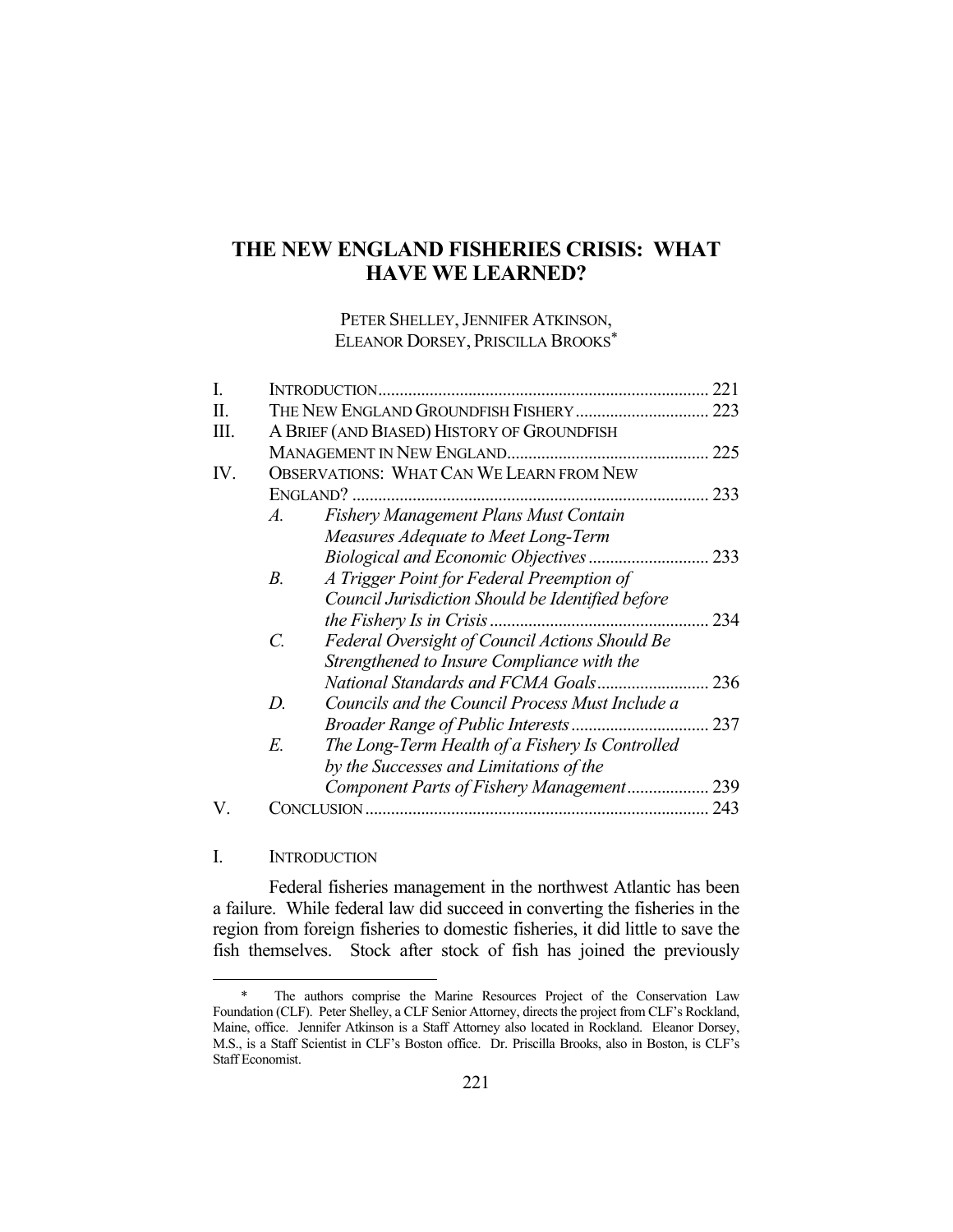decimated ranks of halibut and redfish, and serious questions remain whether even the recent draconian management initiatives imposed on the region's commercial and recreational groundfishing fleets will be sufficient to forestall the collapse of the Atlantic cod.

 The consensus with respect to this dismal conclusion is so widespread within fisheries management circles that "New England" has become a metaphor for management failure. Indeed, the threat of preventing the spread of "another New England" to other domestic fisheries in the United States has been repeatedly used as a prod in the congressional proceedings to reauthorize the Federal Fisheries Conservation and Management Act (FCMA).1

 While no one can seriously question the importance of preventing comparable waste of both human and marine resources in other regions or the need to legislatively reform the federal fisheries management program if its long-term conservation purposes are to be accomplished, a fundamental question remains: have all the lessons that should be learned from the "New England situation" been recognized?

 Conservation Law Foundation, Inc. (CLF) is a not-for-profit conservation organization with a twenty-year history of marine resources advocacy in the New England region. CLF has been involved in the groundfish management crisis in the New England region since 1989, including bringing the first public interest litigation under the FCMA to enforce the federal mandate to prevent overfishing.2

 That experience has been a powerful motivating force behind our support for strengthening the FCMA through the current reauthorization process. But that experience has also raised the possibility that the problems in our region's fisheries that are currently expressing themselves as overfishing and economic collapse are institutional and structural failures that may lie far more deeply than the legislative reach of the FCMA. In that context, the question remains open whether current efforts to tighten the existing regulatory framework will in fact improve New England's ability to manage for both ecological and economic sustainability.

 What follows is our perspective on the New England fisheries problem: the nature of the regional fishery, how the region got where it is, what the situation is after six years of intensive effort on our part, and

<sup>1. 16</sup> U.S.C. §§ 1801-1882 (1988 & Supp. 1996).<br>2. Conservation Law Foundation Inc. and M.

 <sup>2.</sup> Conservation Law Foundation, Inc. and Massachusetts Audubon Society, Inc. v. Mosbacher, No. 91-11759-MA, (D. Mass., June 28, 1991).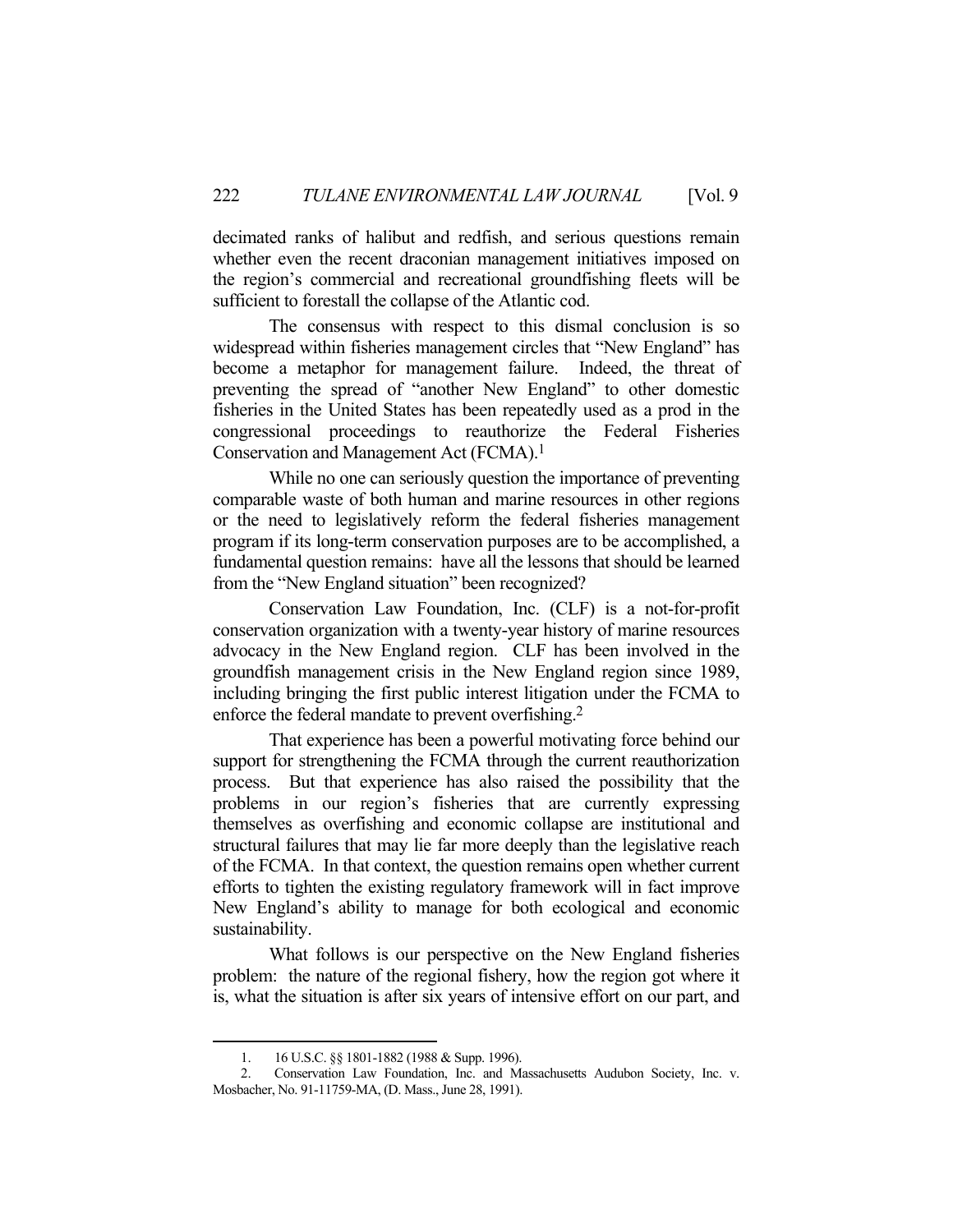our thoughts on the lessons to be learned from the loss of New England's groundfish. There is not necessarily a happy ending to this story.

#### II. THE NEW ENGLAND GROUNDFISH FISHERY

 New England's European colonists were first attracted to the region in large part by the famed abundance of cod along the North American coast. Descendants of these colonists have made a business of the harvest of groundfish for over 300 years. New England lore is replete with tales of the cod, haddock, and flounder fisheries, and our cultural symbols pay homage to the fish and the harvesters alike. As the groundfish stocks have declined over the last two decades of fishery management under the Magnuson Act, we have been losing more than our claim to a legendary complex of fish species. We have also been losing the threads of a historical and strongly cultural pattern between New Englanders and the sea.

 The New England groundfish fishery is extraordinarily diverse, comprising a broad set of targeted species, gear types, vessel sizes, and fishing community cultures spread out among the many ports defining the region.3 The term "groundfish" refers to a complex of bottom dwelling fish.4

 Cod, haddock, and yellowtail flounder, all now seriously depleted, have historically been the three most important groundfish species to New England fishermen in terms of landings and revenues. Indeed, the groundfish fishery still remains one of the most important fisheries in the region, generating over \$139 million in ex-vessel revenues in 1993.5 In addition, there are even more significant revenues generated from the various other industries which support the processing and marketing of the catch and service the vessels and their crews.

 Over 5,000 vessels ranging in size from less than thirty feet to over 100 feet hold permits to fish for groundfish in the Northeast.6

The majority of the fishing effort in New England waters comes from Maine, New Hampshire, Massachusetts, Rhode Island, Connecticut and New York, although boats hailing from all along the Atlantic seaboard have participated in the rich Georges Bank and Great South Channel fisheries over the years.

 <sup>4.</sup> The thirteen species currently included in the groundfish management plan are cod, haddock, yellowtail flounder, American plaice, windowpane flounder, winter flounder, witch flounder, silver hake, red hake, white hake, pollock, redfish, and ocean pout.

 <sup>5.</sup> NATIONAL MARINE FISHERIES SERVICE, FISHERIES STATISTIC DIVISION, NORTHEASTERN COMMERCIAL FISHERIES LANDINGS STATISTICS (1995).

 <sup>6.</sup> NEW ENGLAND FISHERY MANAGEMENT COUNCIL, DRAFT PROPOSALS FOR AMENDMENT #7 TO THE NORTHEAST MULTISPECIES FISHERY MANAGEMENT PLAN INCORPORATING THE DRAFT SUPPLEMENTAL ENVIRONMENTAL IMPACT STATEMENT FOR AMENDMENT #7, at 106 (1995).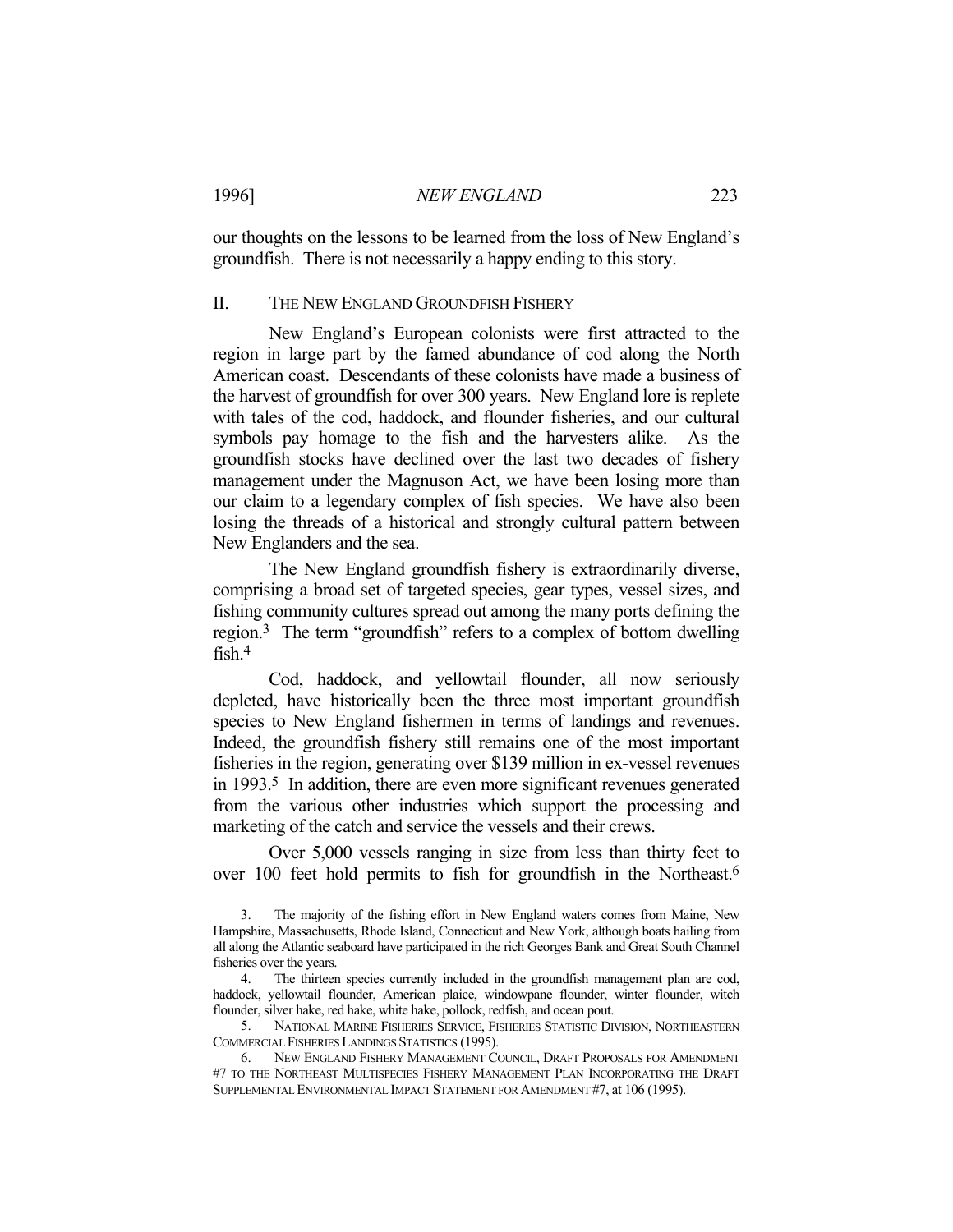However, only 1,500 to 2,500 vessels are estimated to be actively fishing for cod, haddock, and yellowtail flounder under these permits, and many permit holders are not currently fishing for groundfish at all.7 Much of the New England fishing industry is made up of small businesses, and most of the New England fleet is individually or family owned and operated. In addition, more than half of the participants in the groundfish fishery are likely to be seasonal or part-time players. $8$  The larger boats tend to concentrate exclusively on groundfish or a combination of groundfish and scalloping throughout the year. The smaller, inshore fishing operations tend to target a number of species depending on the season. A Maine fisherman, for example, might switch from dragging for shrimp to trap fishing for lobster to groundfishing during the course of any year.

 Several gear types are used to harvest groundfish, primarily otter trawls, gillnets, and hook and line. The majority of groundfish is caught using the otter trawl, a large close-ended net towed along the ocean bottom. A smaller amount of groundfish is caught as a bycatch in other fisheries using other gear types such as scallop dredges. The recreational harvest of groundfish by charter boats and private fishing is variable.<sup>9</sup>

 The principal ports in the region include Portland in Maine, Gloucester, Boston, and New Bedford in Massachusetts, and Point Judith in Rhode Island, with numerous smaller ports scattered throughout the region. In 1994, New Bedford ranked as the top New England port in quantity landed and value.10 The ports are diverse in terms of species landed, presence of fish auctions, processing facilities, ability to accommodate large vessels, support services, and cultural mix.

 Over the past decade, the New England groundfish industry has seen a serious decline in its catch, particularly in the mainstay species of cod, haddock, and yellowtail flounder. In the decade 1983-1993, total Northeast landings of the principal groundfish stocks fell sixty percent, from 183.5 thousand metric tons to 72.6 thousand metric tons.<sup>11</sup> Rising ex-vessel prices resulted in a decline in corresponding ex-vessel revenues of only fifteen percent, from \$164.4 million in 1983 to \$139.2 million in

 <sup>7.</sup> *Id*.

 <sup>8.</sup> *Id*. at 104.

Landings are estimated from "minor" to "above 10%" with the recreational catch of Gulf of Maine cod at about 20% as a percentage of the total landings. Draft SEIS to Amendment #7, *supra* note 7, at 133.

 <sup>10.</sup> NATIONAL MARINE FISHERIES SERVICE, FISHERIES STATISTICS DIVISION, FISHERIES OF THE UNITED STATES, 1994 at 5.

 <sup>11.</sup> NORTHEASTERN COMMERCIAL LANDINGS STATISTICS, *supra* note 6.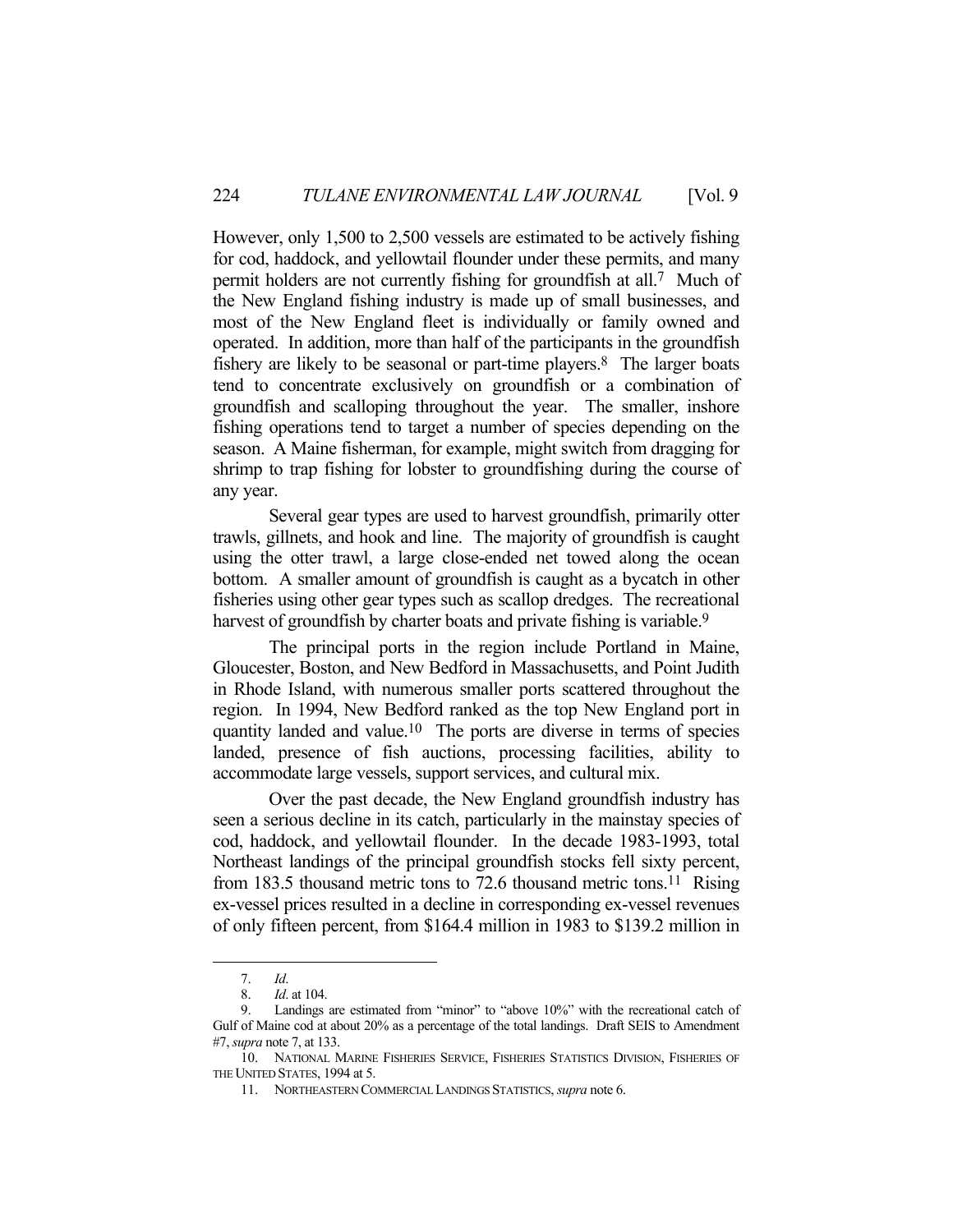1993.12 Northeast commercial landings of cod declined nearly fifty-five percent, from 50.8 thousand metric tons in 1983 to 22.9 thousand metric tons in 1993.13 Buoyed by rising prices, ex-vessel revenues for cod increased approximately eighteen percent during this same period, from \$38.2 million to \$45 million.<sup>14</sup> Landings of haddock have declined dramatically—approximately ninety-four percent in the period 1983- 1993.15 Northeast landings of haddock were a mere 0.9 thousand metric tons in 1993, down from 14.7 thousand metric tons in 1983.16 Haddock revenues sank eighty-six percent during this same period, from \$19 million to \$2.7 million in 1993.<sup>17</sup> New England yellowtail flounder landings are also down significantly. In the period 1983-1993, yellowtail flounder landings fell eighty-nine percent, from thirty-three thousand metric tons to 3.6 thousand metric tons.<sup>18</sup> Yellowtail revenues were \$10.4 million in 1993, down seventy percent from \$35.2 million in 1983.19

 In addition to cod, haddock, and yellowtail flounder, landings of many other groundfish species have declined significantly. Eight of the species in the groundfish plan are currently considered to be overexploited, four of the species are considered to be fully exploited, and only one species (red hake) is considered to be under-exploited. 20

#### III. A BRIEF (AND BIASED) HISTORY OF GROUNDFISH MANAGEMENT IN NEW ENGLAND

 The first management plan developed by the New England Fishery Management Council (New England Council) was for cod, haddock, and yellowtail flounder and was implemented in the spring of 1977. This plan was based on a quota system and, later, individual vessel trip limits for these three species. It remained in force until 1982.21 At

1

 20. NATIONAL MARINE FISHERIES SERVICE, STATUS OF THE FISHERY RESOURCES OFF THE NORTHEASTERN UNITED STATES FOR 1994 at 44-81 (1995).

 <sup>12.</sup> *Id*.

 <sup>13.</sup> *Id*.

 <sup>14.</sup> *Id*.

 <sup>15.</sup> *Id.*

 <sup>16.</sup> *Id*.

 <sup>17.</sup> *Id*.

 <sup>18.</sup> *Id*.

 <sup>19.</sup> *Id*.

 <sup>21.</sup> NEW ENGLAND FISHERY MANAGEMENT COUNCIL, DRAFT SUPPLEMENTAL ENVIRONMENTAL IMPACT STATEMENT TO AMENDMENT #5 TO THE NORTHEAST MULTISPECIES FISHERY MANAGEMENT PLAN 5-6 (1993). The quota system adopted by the New England Council had been established earlier by the international body that supervised the fisheries on Georges Bank prior to 1977, the International Commission for the Northwest Atlantic Fisheries (ICNAF).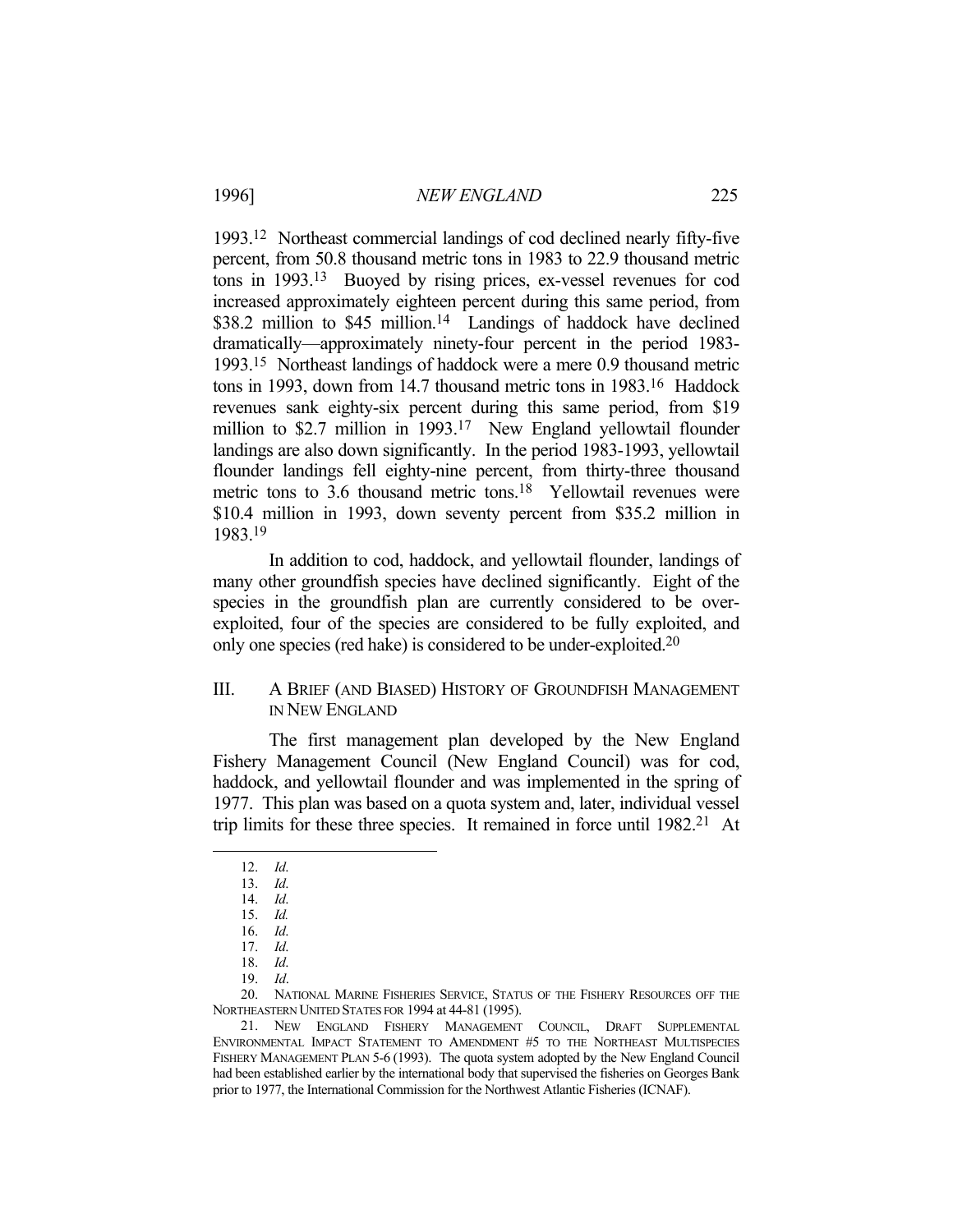that time, after a partial recovery of the stocks for these three species,  $2^2$ the quotas and trip limits were abandoned because of a variety of problems, including the impossibility of enforcing the trip limits which were not supported by many of the region's fishermen.<sup>23</sup>

 The plan that eliminated quotas and trip limits defined optimum yield circuitously and nonnumerically as "the amount of fish actually harvested by U.S. fishermen in accordance with the measures listed" in the plan.24 As there were no controls on fishing power or numbers of participants in the fishery, there were significant increases in both areas during this period, aggravating an already high level of fishing mortality. The fishing pressure on groundfish in U.S. waters was aggravated by the 1984 decision of the International Court of Justice that established the boundary line between United States and Canada and gave to Canada the northeast peak of Georges Bank,<sup>25</sup> a traditional fishing ground for some of the larger Maine and Massachusetts boats.

In 1986, the National Marine Fishery Service (NMFS), responding to the advice of its scientists about the negative trends in fish populations as a result of overfishing, balked at approving the Northeast Multispecies Fishery Management Plan (Groundfish FMP), citing the threat of overfishing.26 NMFS disapproved the plan in January 1986 and, when it was resubmitted by the Council unchanged, approved the regulation for only a year, threatening to develop a Secretarial plan<sup>27</sup> unless suitable amendments were adopted by the Council within that year.28

 <sup>22.</sup> MASSACHUSETTS OFFSHORE GROUNDFISH TASK FORCE, MASS. DEPT. OF FISHERIES, WILDLIFE, AND ENVIRONMENTAL LAW ENFORCEMENT, NEW ENGLAND GROUNDFISH IN CRISIS-AGAIN 3 (1990).

 <sup>23.</sup> Many of the groundfish fishermen have historically objected to single species quotas and trip limits because they could not understand the conservation benefit of throwing dead fish overboard when one species' limit was reached while they continued to fill their holds with other species not subject to limits. These fishermen argued that mesh size regulation was the best way to avoid such waste while meeting conservation objectives in a multispecies fishery. This argument predated the FCMA and was a regular objection at the earlier ICNAF quota sessions. *See* DEWAR, M.E., INDUSTRY IN TROUBLE: THE FEDERAL GOVERNMENT AND THE NEW ENGLAND FISHERIES, 125- 26. This dispute continues unresolved to this day.

<sup>24.</sup> NEW ENGLAND FISHERY MANAGEMENT COUNCIL, INTERIM FISHERY MANAGEMENT PLAN FOR ATLANTIC GROUNDFISH, at i (1981).

 <sup>25.</sup> Donna R. Christie, *The Georges Bank/Gulf of Maine Boundary Dispute between the United States and Canada*, in GEORGES BANK 469-73 (Richard H. Bourne and Donald W. Bourne eds., 1987).

 <sup>26. 51</sup> Fed. Reg. 29,642 (1986).

 <sup>27.</sup> *See* 16 U.S.C. § 1854(c) (1988) (authority for Secretarial preemption of council planning authority when council fails to develop suitable fishery management plan).

 <sup>28. 51</sup> Fed. Reg. 29,642 (1986).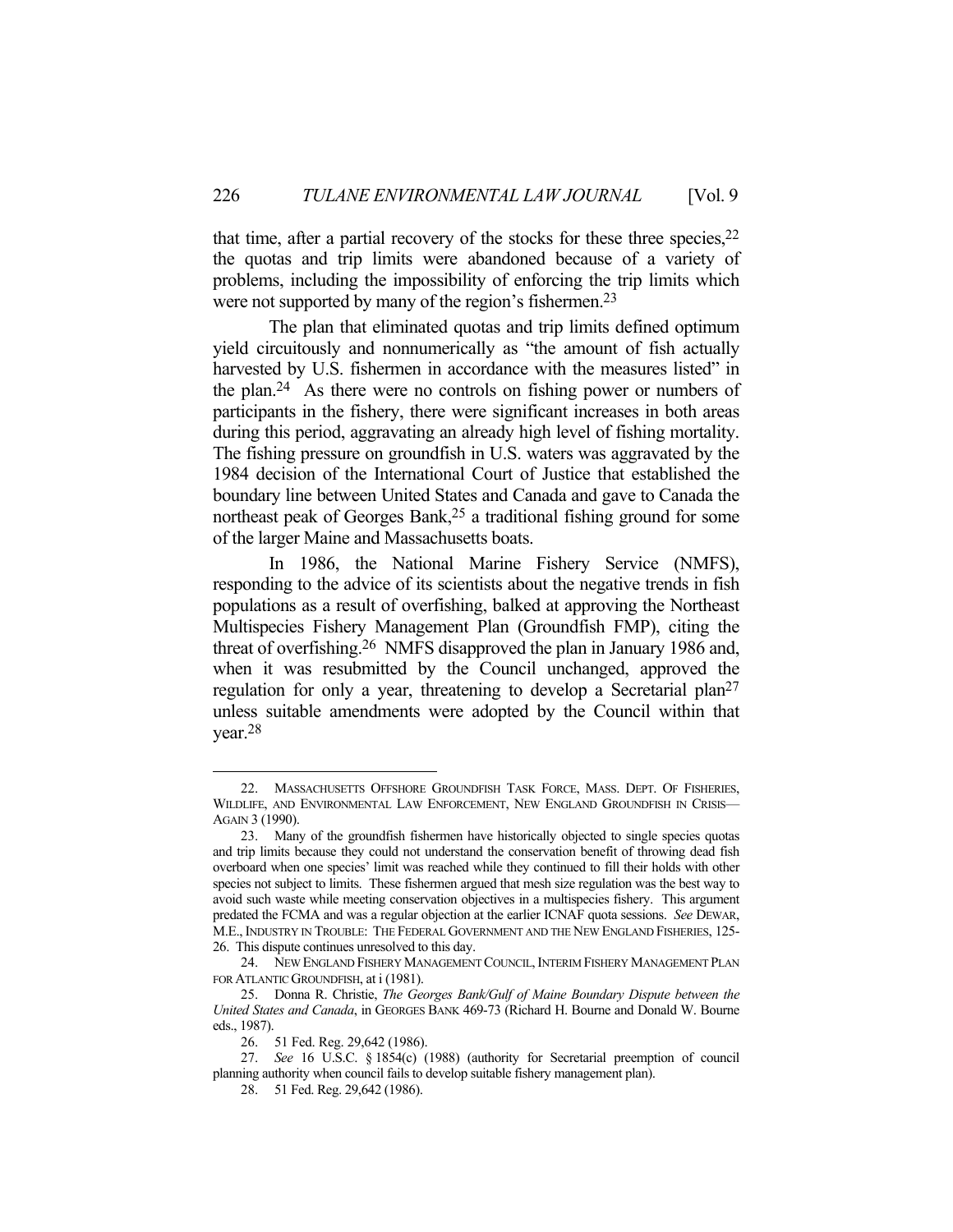A year later, in a key moment of weakness, NMFS backed down from its conservation-oriented position in the midst of overwhelming political pressure from the New England congressional delegation<sup>29</sup> and approved marginal and ineffectual changes to the Council's 1986 plan.30 NMFS did not attempt to directly reassert its management prerogatives to protect the region's groundfish under the FCMA again until the agency was sued by CLF in 1991. When CLF first entered the regional fishery management picture in 1989, the 1986 Groundfish FMP had undergone a second amendment in 1989,<sup>31</sup> which not only failed to address the steady decline in groundfish stocks observed by government scientists since the early 1980s, but also exacerbated the problem by canceling a scheduled increase in mesh size.

 An event that significantly forced the New England Council's hand was the 1989 NMFS revisions to the fishery management plan guidelines that were developed under the authority of Section 301(b) of the Magnuson Act.32 Known popularly as the "602 Guidelines," they provide guidance to the councils as to NMFS's interpretation of the national standards that all fishery management plans are required to meet.33 The 1989 revisions to these guidelines required councils to develop objective and measurable definitions of overfishing and to develop comprehensive recovery plans for stocks found to be overfished based on those definitions.<sup>34</sup> Without such measurable criteria, the FCMA national standard that required that fishery management plans prevent "overfishing"35 was ambiguous and largely meaningless as a regulatory tool.

 In November 1989, the New England Council proposed that the definition of "overfishing" for groundfish for purposes of satisfying the revised 602 Guidelines be the biological targets contained in the Groundfish FMP, which were twenty percent of the maximum spawning potential (MSP)36 for most groundfish stocks.37 The Council admitted at

 <sup>29.</sup> *See, e.g*., Letter from Senators Cohen, Mitchell, Kennedy, Kerry, Chafee, and Pell to Clarence J. Brown, Acting Secretary of Commerce (August 6, 1987).

 <sup>30.</sup> Final Rule, 52 Fed. Reg. 35,093 (1987) (amendment 1).

 <sup>31. 54</sup> Fed. Reg. 4797 (1989) (amendment 2).

 <sup>32. 16</sup> U.S.C. § 1851(b) (1988).

 <sup>33.</sup> *Id*. *See* 50 C.F.R. § 602.1-.17 (1990).

 <sup>34. 50</sup> C.F.R. 602.10-.12 (1990).

 <sup>35. 16</sup> U.S.C. § 1851(a)(1)(C) (1988).

 <sup>36.</sup> This rate refers to the percentage of the theoretical maximum spawning potential of a stock with no fishing mortality and is intended to reflect the reproductive health of the stock. The target levels for groundfish were intended to maintain stock levels over the long-term.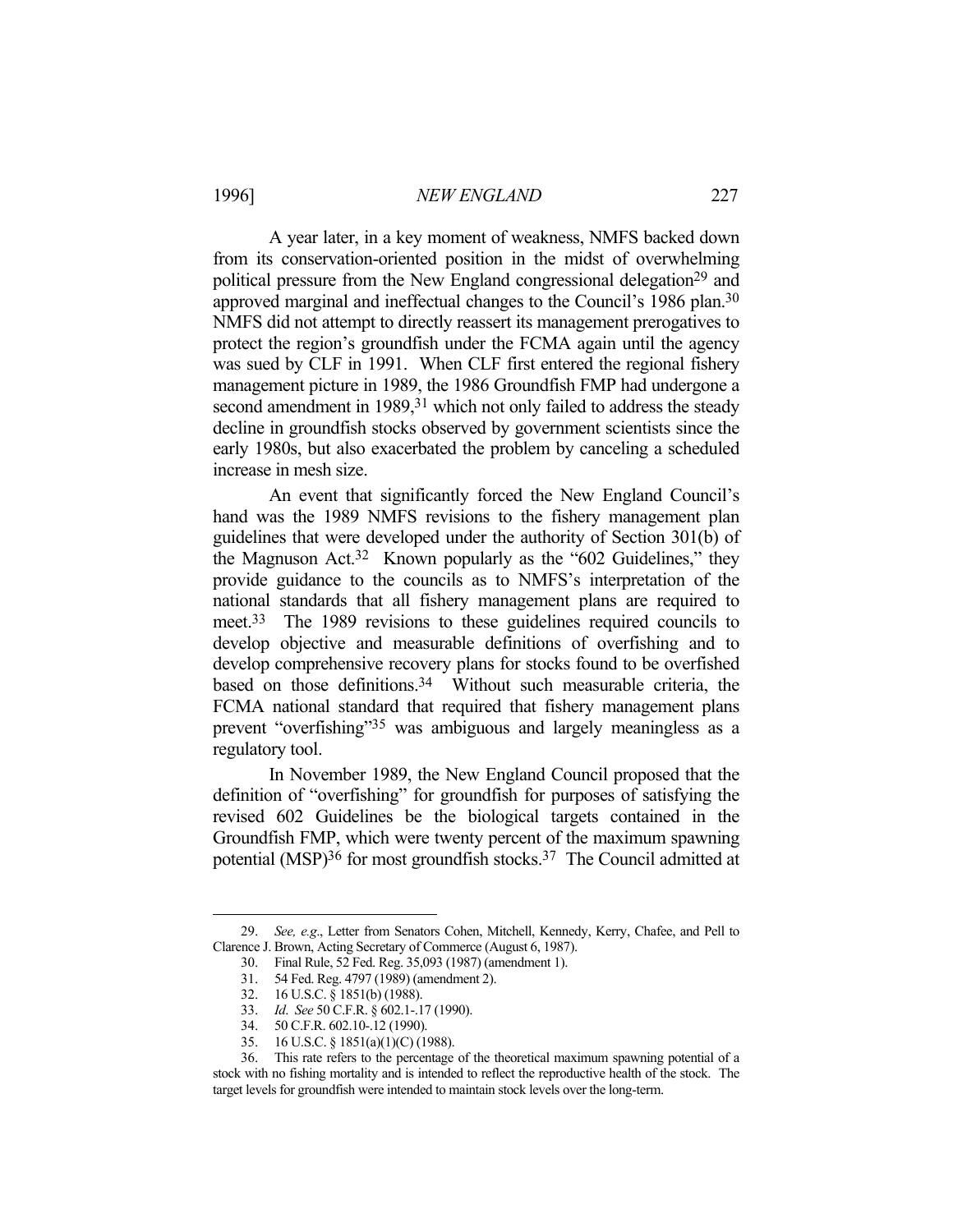this time that cod, haddock, and yellowtail flounder failed to meet this definition.38

 In November 1990, the New England Council completed its development of Amendment #4 to the Groundfish FMP, the first amendment submitted to the Secretary of Commerce since the adoption of the overfishing definitions for groundfish.39 The amendment admitted that those overfishing thresholds had been surpassed for all stocks of cod, haddock, and yellowtail flounder.<sup>40</sup> Amendment #4 also admitted that it contained no provisions to eliminate the overfishing of these stocks or to initiate rebuilding, indicating that the Council intended to do so in a subsequent amendment.<sup>41</sup> Amendment #4 clearly violated the FCMA's requirement that "conservation and management measures [in FMP's] shall prevent overfishing . . . ,"42 and CLF advised the New England Council and NMFS that Amendment #4 was in violation of FCMA's national standards.43

 NMFS, nevertheless, approved most of Amendment #4 and promulgated regulations to implement its provisions on May 31, 1991.44 Intending to provide some judicial "spine" to NMFS's foundering oversight of the Council, CLF and the Massachusetts Audubon Society sued the Secretary of Commerce, the Director of NMFS, and the Regional NMFS Director in June 1991 for failure to prevent the overfishing of cod, haddock, and yellowtail flounder.45

 <sup>37.</sup> Letter from Douglas Marshall, Executive Director, New England Fishery Management Council to Richard Roe, Northeast Regional Director, National Marine Fisheries Service (November 21, 1989).

 <sup>38.</sup> *Id*. Analyses in 1990 indicated that Georges Bank cod stocks were at 8.8% MSP against a biological target of 20% MSP; Gulf of Maine cod stocks were at 10.3% MSP against a biological target of 20% MSP; Georges Bank yellowtail flounder were at 15.7% MSP against a target of 20% MSP; and southern New England yellowtail flounder were at 7.0% MSP against a target of 20% MSP. NEW ENGLAND FISHERY MANAGEMENT COUNCIL, DRAFT AMENDMENT #5 TO THE NORTHEAST MULTISPECIES FISHERY MANAGEMENT PLAN 12 (1993).

 <sup>39.</sup> Amendment #3 to the Groundfish FMP was submitted to the Secretary in the summer of 1989 and implemented later that year. 54 Fed. Reg. 52,803 (1989). It established a process that was intended to allow the Council to respond quickly to protect aggregations of juvenile or spawning fish, a process that has not worked successfully to date.

 <sup>40. 56</sup> Fed. Reg. 979 (1991).

 <sup>41.</sup> *Id*.

 <sup>42. 16</sup> U.S.C. § 1851(a)(1) (1988).

 <sup>43.</sup> Letter from Eleanor Dorsey, *et al*. to Richard B. Roe, Northeast Regional Director (Feb. 19, 1991).

 <sup>44. 56</sup> Fed. Reg. 24,724 (1991). The Secretary noted that the plan was deficient and did "not constitute a complete rebuilding strategy." *Id*. at 24,725.

 <sup>45.</sup> Conservation Law Foundation, Inc. et al. v. Mosbacher, et al.*, supra* note 3. The plaintiffs did not name the New England Council as a defendant based on our analysis that the FCMA did not intend councils to be responsible parties. The Council did not attempt to intervene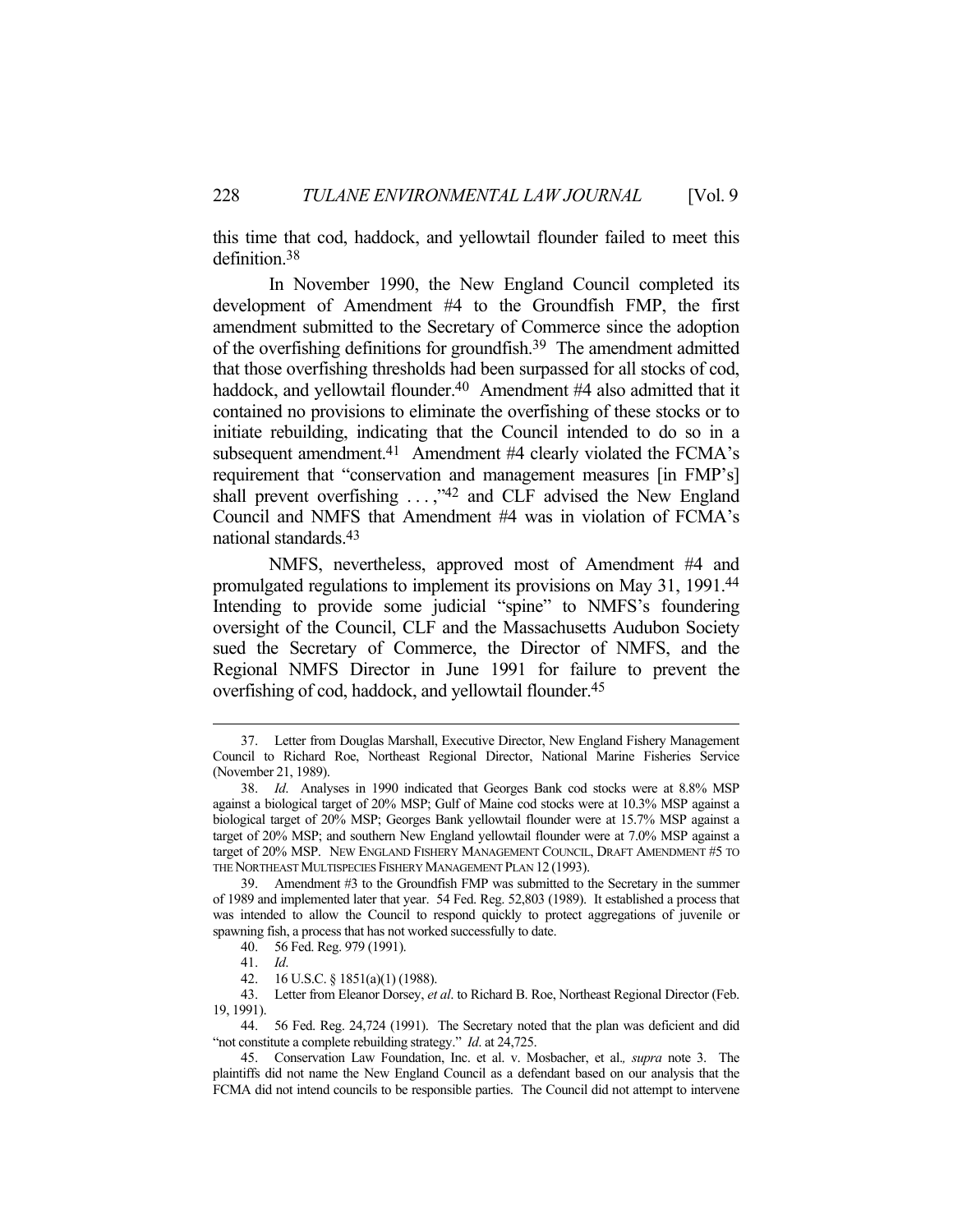In August of 1991, the plaintiffs and the U.S. Department of Commerce signed a consent decree establishing a judicially supervised schedule for the development of an amendment to stop overfishing rates on cod and yellowtail flounder within five years and within ten years for haddock.<sup>46</sup> Because the plaintiffs to the litigation hoped that the court schedule could operate as a prod to action by the New England Council, the consent decree provided an opportunity for the Council to develop the plan by September 1992, with the requirement that the Secretary develop a plan if the Council did not act in time.47

 Although the litigation provoked considerable hostility and resentment toward CLF by many fishermen and most of the special interest industry groups,48 the New England Council generated a draft of Amendment #5 to the Groundfish FMP on March 18, 1992, that met the terms of the consent decree. Amendment #5 was presented to largely hostile public hearings throughout the region during the spring of 1992.<sup>49</sup> One encouraging development was the effort of an industry advisors group that took upon itself the difficult task of developing a consensus effort reduction proposal that would be more acceptable within the fishery.

 CLF regarded this initiative with considerable interest because industry representatives up until that time had primarily taken antiregulatory positions with respect to management of the fishery. In an effort to encourage these nascent industry efforts to address overfishing and to develop fishing mortality reduction measures that would reflect industry input, CLF and Massachusetts Audubon Society agreed to extend the original September 1992 court deadline for completion of Amendment #5 for an additional year.

in the action although a number of fishing trade organizations were allowed to intervene in the matter later. *See* Conservation Law Foundation v. Mosbacher, 966 F.2d 39 (1st Cir. 1992).

 <sup>46.</sup> Conservation Law Foundation, Inc. v. Mosbacher, *supra* note 3. The content and nature of the amendment was left up to the New England Council so long as overfishing was eliminated within the stipulated time frame.

 <sup>47.</sup> *Id*.

 <sup>48.</sup> Several fishery trade organizations challenged the Secretary's authority to execute the consent decree with CLF and Massachusetts Audubon Society on a number of specious grounds. These grounds were categorically rejected by the courts. *See* Conservation Law Foundation, Inc. v. Franklin, 989 F.2d 54 (1st Cir. 1993).

 <sup>49.</sup> One of the confounding factors in recognizing the overall worsening situation was the unusually big size of the 1987 year class of cod and yellowtail flounder, which led to significantly higher short term biomass and, therefore, landings in 1990 and 1991. Many fishermen erroneously interpreted these increases to be indicative of a groundfish recovery, and efforts by the biologists to put this temporary "blip" into its proper perspective given the continuing very high fishing pressure were lost on the fishing community.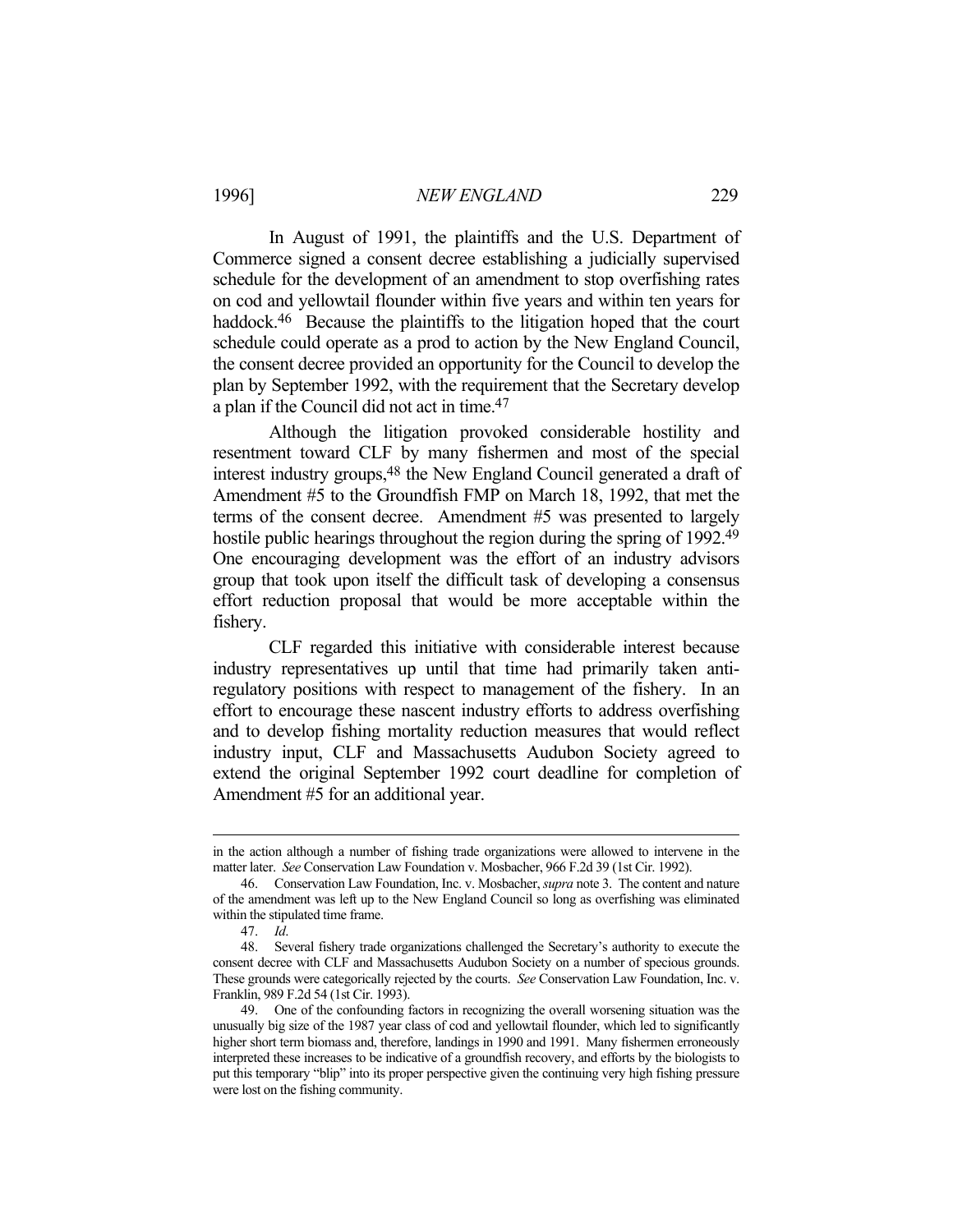A full year was devoted to refinement of Amendment #5, and a second round of public hearings was held on the revised plan. The final plan, adopted by the New England Council at its September 1993 meeting, proposed to eliminate overfishing by cutting fishing mortality fifty percent over five years using a combination of measures, the principal one being a gradual reduction in the number of days that boats over forty-five feet could fish on groundfish each year.<sup>50</sup> The Council also partially closed entrance to the fishery for the first time in its history, imposing a five year moratorium on some classes of new permits,  $51$ although this measure was expected only to prevent further increases in fishing capacity in a fleet that was already perhaps twice the size that the resource could sustain.

 In January 1994, Amendment #5 was approved by the Secretary and became operative in March 1, 1994,52 more than four years after the Council had acknowledged that cod, haddock, and yellowtail flounder were overfished.

 Unfortunately, these measures were too little and arrived too late. Scientists had provided the first indications that this would be the case months before, but their information went unheeded. Assessments of cod stocks in the Gulf of Maine and Georges Bank conducted in January 1993 revealed that fishing mortality rates had climbed to new record highs in 1991, such that reductions of sixty to seventy percent were needed to meet the overfishing definition, not just the fifty percent reduction planned in Amendment #5.53 No changes were made or proposed for Amendment #5 as a result of this new information.

 In December 1993, NMFS reported to the Council that Georges Bank haddock had collapsed. The agency recommended emergency action to protect the species, which was implemented in the form of a 500-pound trip limit in January 1994.54 That same month, a new

 <sup>50.</sup> For a lack of a better approach, the managers made the assumption that there was a 1:1 correspondence between fishing effort reduction and fishing mortality reduction. The plan was to adjust measures if the expected mortality reductions were not seen.

 <sup>51.</sup> In order to protect the ability of younger fishermen to enter the fishery, Amendment #5 authorized continued open access for hook and line fishing and for boats possessing less than 500 pounds of groundfish a day. This loophole will be closed by implementation of Amendment #5 in the summer of 1996, but until then hundreds of new permits have been and are being issued.

 <sup>52. 59</sup> Fed. Reg. 9,872 (1994). A number of measures could not be implemented because of shortages in regulation gear in the region and technical difficulties, some of which such as an approved vessel tracking system are still unresolved.

 <sup>53.</sup> NATIONAL MARINE FISHERIES SERVICE, REPORT OF THE 15TH NORTHEAST REGIONAL STOCK ASSESSMENT WORKSHOP (15th SAW): THE PLENARY 19, 24 (1993).

 <sup>54. 59</sup> Fed. Reg. 26 (1994).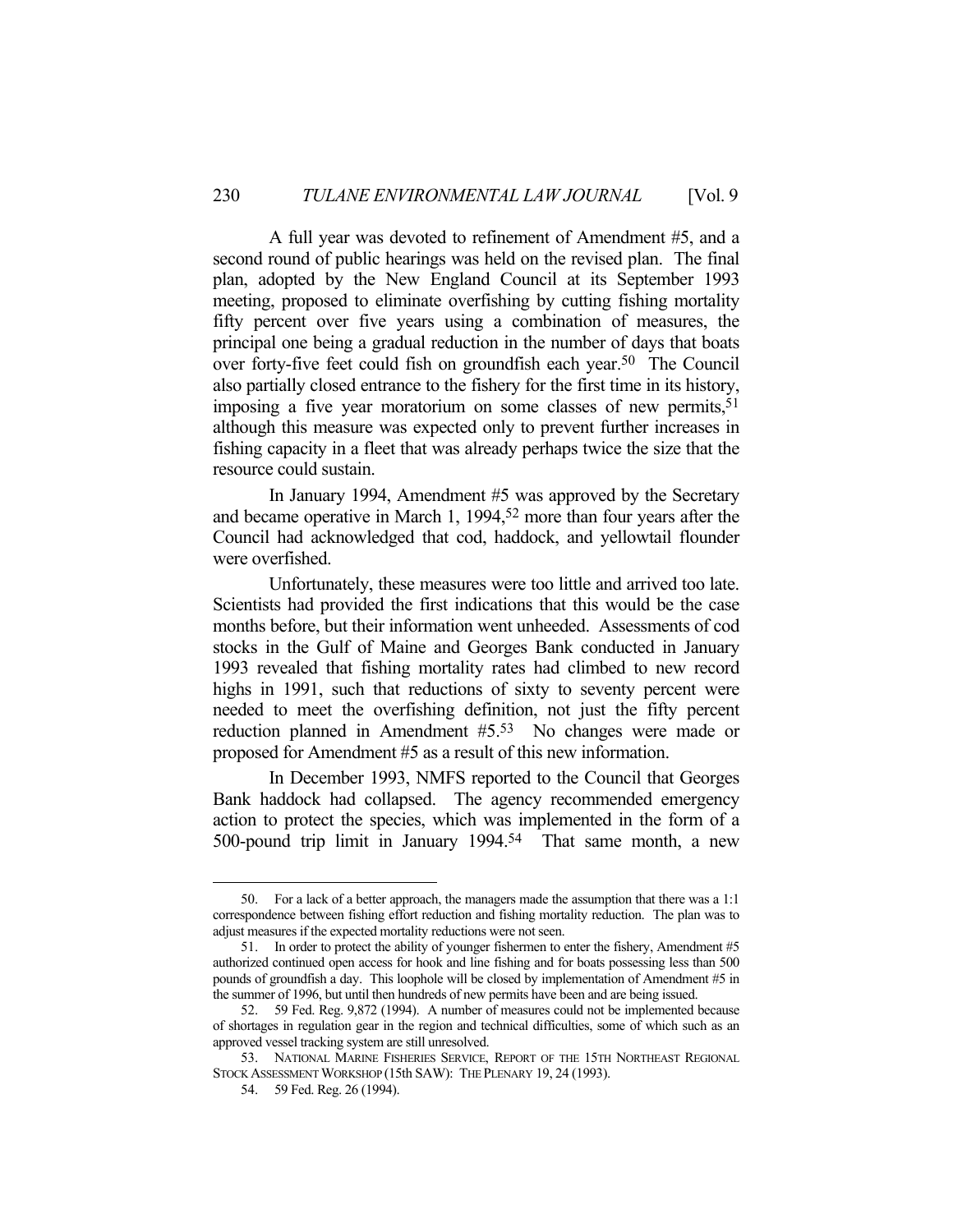assessment of southern New England yellowtail flounder revealed that this stock had also collapsed under extremely high fishing mortality rates. The scientific advice was to reduce fishing pressure to "levels approaching zero."55 No changes in the management measures for yellowtail flounder planned for Amendment #5 were proposed by either NMFS or the Council.

 The next stock assessment report, however, in August 1994, finally caught everyone's attention. Updated assessments for both cod and yellowtail flounder on Georges Bank revealed that the yellowtail flounder stock had collapsed and the cod stock, the most important single groundfish stock, was in "imminent danger" of collapse.56 A highly unusual special advisory on Georges Bank groundfish declared that measures in Amendment #5 were "clearly inadequate" to prevent the collapse of cod or allow the rebuilding of yellowtail flounder.<sup>57</sup> The scientific advice to managers was to reduce fishing mortality for these two species "to as low a level as possible, approaching zero."58

 In September 1994, with the implementation of Amendment #5 barely behind them, the New England Council commenced the development of Amendment #759 to implement the SAW recommendations. To its credit, the Council decided to rebuild the spawning biomass of cod, yellowtail flounder, and haddock, a more aggressive and important strategic target for the fishery than Amendment #5's objective of simply eliminating overfishing. To avert further decline during the development period, the Council also requested that the Secretary implement emergency measures, the most significant of which was the closure of large areas on Georges Bank and southern New England.60

 Because of concerns about severe economic impacts to fishermen from the needed reductions in fishing for cod, haddock, and flounder, it

 <sup>55.</sup> NATIONAL MARINE FISHERIES SERVICE, REPORT OF THE 17TH NORTHEAST REGIONAL STOCK ASSESSMENT WORKSHOP (17 SAW): THE PLENARY 27-29 (1994).

 <sup>56.</sup> NATIONAL MARINE FISHERIES SERVICE, REPORT OF THE 18TH NORTHEAST REGIONAL STOCK ASSESSMENT WORKSHOP (18TH SAW): THE PLENARY 42, 53 (1994).

 <sup>57.</sup> *Id*. at 54.

 <sup>58.</sup> *Id*. at 53.

 <sup>59.</sup> In May of 1994, Amendment #6 was implemented, making permanent a suite of temporary, emergency-based measures designed to severely restrict the harvest of Georges Bank haddock. 59 Fed. Reg. 32,134 (1994).

 <sup>60. 59</sup> Fed. Reg. 63,926 (1994). Since that time, Gulf of Maine cod stocks have also been determined to be at their lowest point in thirty years. At a February 1995 meeting, regional scientists suggested that fishing mortality of this stock be reduced to one-third of 1993 levels. NATIONAL MARINE FISHERY SERVICE, REPORT OF THE 19TH NORTHEAST REGIONAL STOCK ASSESSMENT WORKSHOP (19TH SAW): THE PLENARY 21 (1995).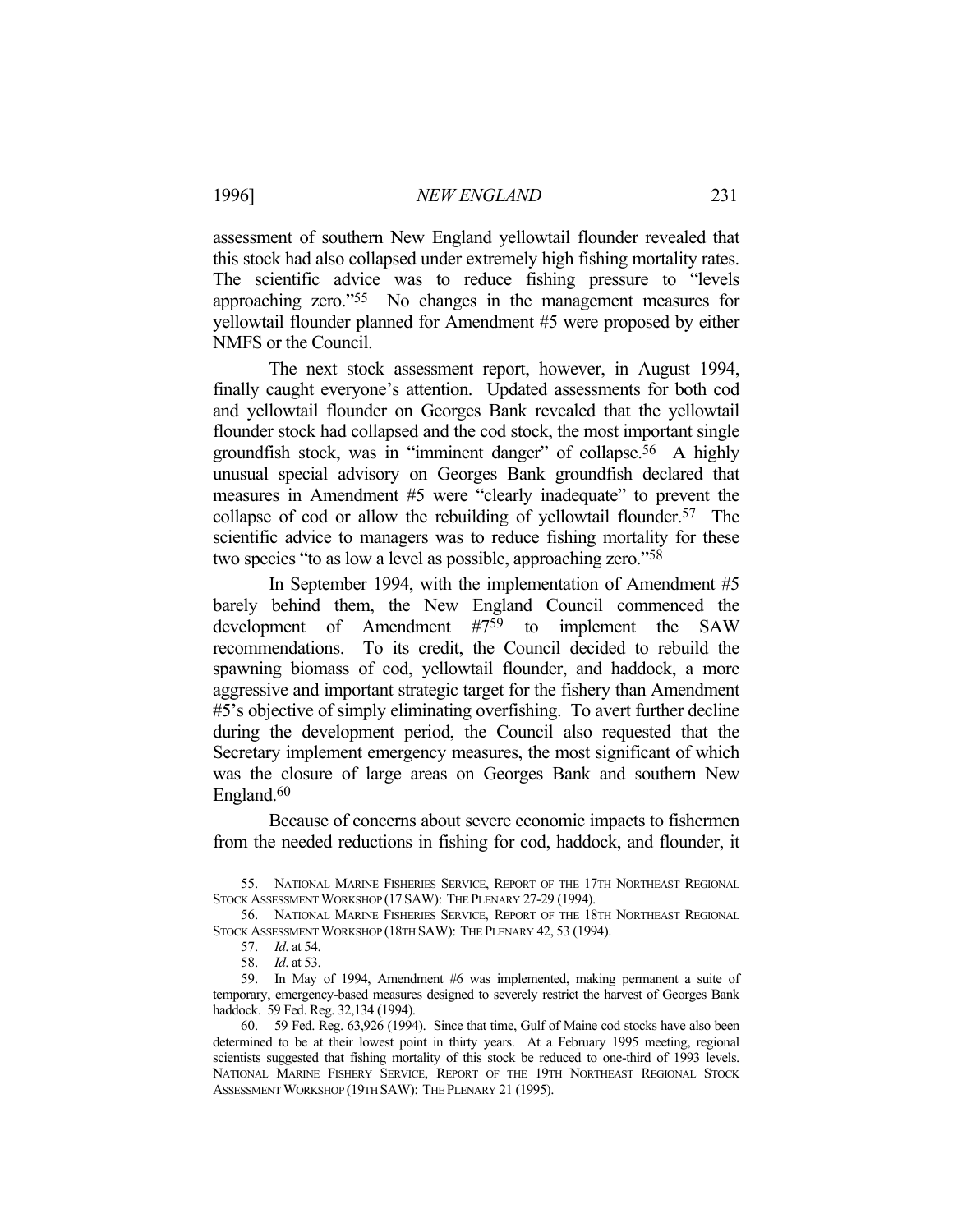was September 1995 before the Council had a draft of Amendment #7 to take to public hearings. Several alternative effort reduction approaches were proposed, although the Council did not identify a preferred alternative. The most radical alternative was a proposal to close the fishery completely throughout the species' range. Other alternatives used various methods to reduce fishing mortality to levels that would allow rebuilding to the minimum spawning stock biomass threshold levels within two to over ten years depending on the stock. Each of these alternatives attempted to achieve an immediate eighty percent reduction in fishing mortality from the estimated 1993 levels.<sup>61</sup>

 Unlike the earlier public hearings on Amendment #5, which were dominated by commercial fishermen and trade representatives who vigorously denied the extent of the crisis, the atmosphere of the Amendment #7 hearings was somber, heavy with a recognition among an increasing number of the region's fishermen that the scientific advice predicting a widespread stock collapse had been correct. Participants also recognized that many of the fishermen in the earlier hearings over Amendment #5 were now either out of work or forced out of the region to fish elsewhere.

 Although many commercial fishermen in the hearings, particularly those representing the larger trawler operations out of New Bedford and Gloucester, Massachusetts, and Portland, Maine, opposed Amendment  $#7$  as economic suicide and premature,<sup>62</sup> there was support for the Council's rebuilding objectives, and some fishermen even admitted that the region had run out of time for less drastic management options. Stories were presented to the New England Council about increasing safety issues in the fleet from deferred maintenance and shorthanded fishing trips, as well as an increasing number of violent and financially ruinous gear conflicts, most often between the larger mobile gear fishermen and the fixed gear lobstermen and groundfish gillnetters. There were also an increased number of vocal recreational fishermen supporting aggressive management action.

 In late January 1996, the Council approved a set of measures intended to reduce fishing mortality by eighty percent from 1993 levels within two years, primarily by accelerating the effort reduction schedule

 <sup>61.</sup> Amendment #7 Draft, *supra* note 7, at 14-35.

 <sup>62.</sup> A number of commentators felt that Amendment #5 had not been given a chance to work. While this was true, it was also true that Amendment #5 was not designed to produce the fishing mortality reductions that the scientists now knew were necessary.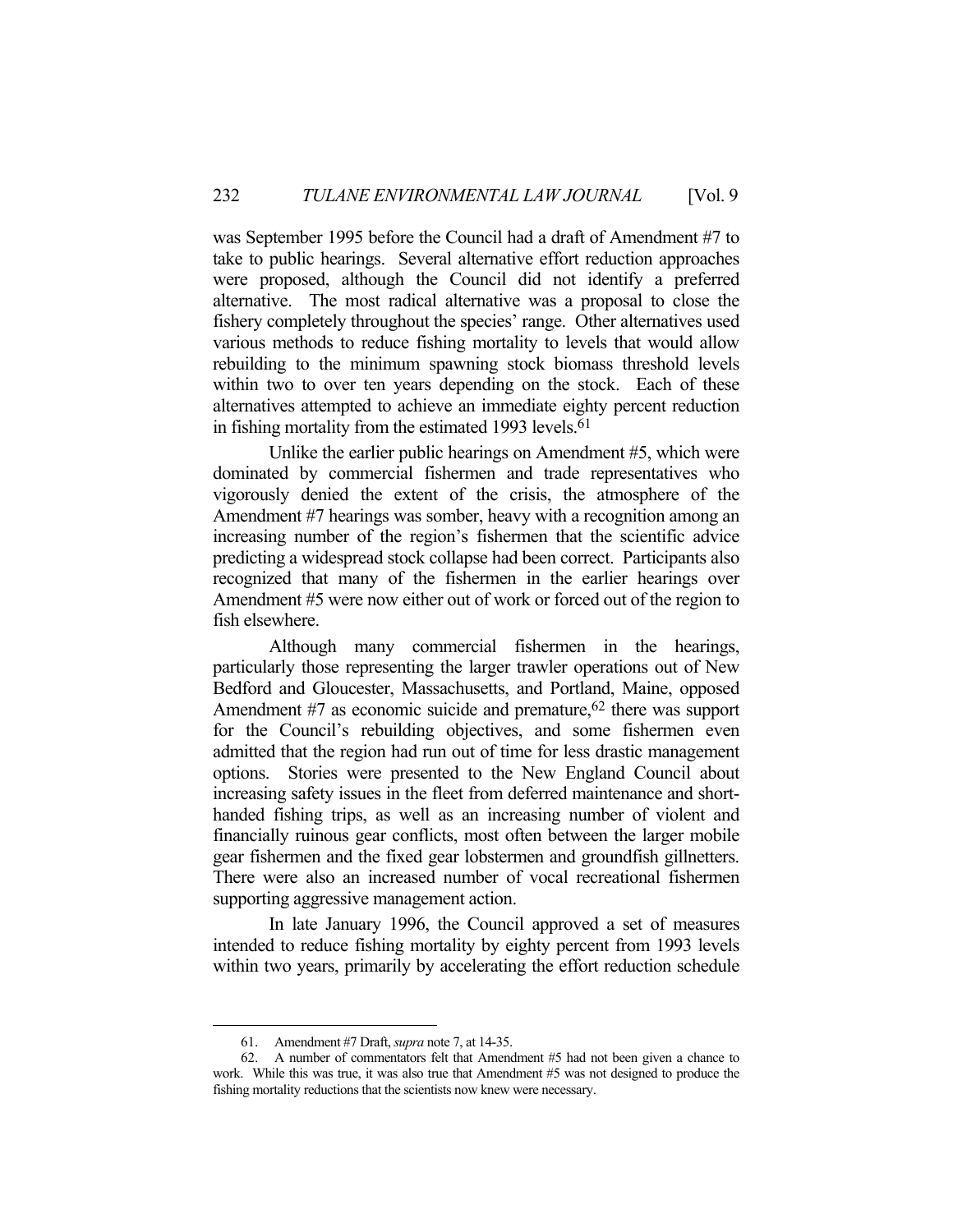of Amendment #5.63 Even at that drastic level of reductions, rebuilding to minimally acceptable biomass levels could take from three to four years (in the case of yellowtail flounder) to well over ten years (in the case of haddock).64

#### IV. OBSERVATIONS: WHAT CAN WE LEARN FROM NEW ENGLAND?

 There have been many opportunities to observe the ineffectiveness of the fisheries management process in New England. Some of the problems the region has confronted can be addressed through revisions to the Magnuson Act. Others, however, seem to go beyond legislative remedies and raise more fundamental questions about the factors that determine economically and ecologically healthy fisheries. The following observations are intended to help look at these various issues.

### *A. Fishery Management Plans Must Contain Measures Adequate to Meet Long-Term Biological and Economic Objectives*

 At a number of congressional hearings, CLF has pointed to several aspects of the Magnuson Act that require revision to prevent situations like the New England crisis from arising in other fisheries. First, there is a clear need to elevate into law the requirement in the 602 Guidelines that each fishery management plan contain an objective and measurable definition of overfishing for each stock or stock complex under management.<sup>65</sup> Similarly, we advocated that the Act mandate rebuilding programs with specific time and abundance targets for stocks found to have been overfished.66 To be effective, a council's schedule for developing these programs must have strict time limits.67

 These few changes alone would go far in removing the discretion that the New England Council felt it had to accommodate short-term

 <sup>63. 61</sup> Fed. Reg. 8540 (1996). Implementation of Amendment #7 is expected to begin in the summer of 1996.

 <sup>64.</sup> Amendment #7 Draft, *supra* note 7, at 12.

 <sup>65.</sup> Eleanor Dorsey, *The 602 Guidelines on Overfishing: a Perspective from New England*, *in* CONSERVING AMERICA'S FISHERIES: PROCEEDINGS OF A 1994 NATIONAL SYMPOSIUM ON THE MANAGEMENT ACT 188 (Stroud ed.). Similar testimony has been presented to Congress. *See, e.g.*, *Reauthorization of the Magnuson Fishery Conservation and Management Act, 1995: Hearings on H.R. 39 Before the Subcomm. on Fisheries, Wildlife and Oceans of the House Committee on Resources*, 104th Cong., 1st Sess. (1994) (Statement of Eleanor Dorsey, Staff Scientist, Conservation Law Foundation, Inc.).

 <sup>66.</sup> *Id.* at 188.

 <sup>67.</sup> *Id*.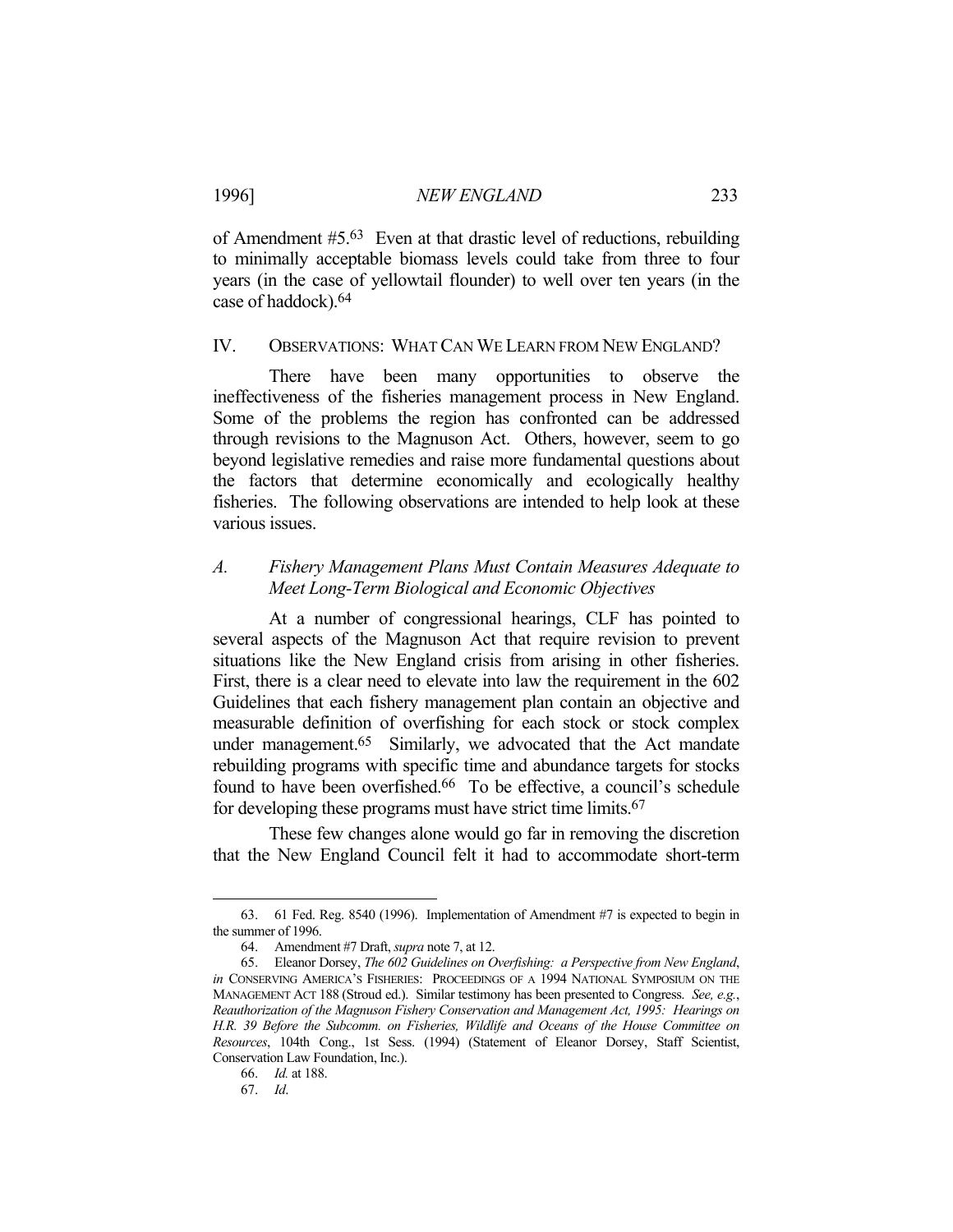economic interests in managing the groundfishery even in the face of systemic overfishing and long-term economic decline. Although the Council members regularly justified their inaction by claims that more data or scientific analysis of different alternatives were needed, the shortterm politics of the situation were the major factor in slowing the Council down and keeping it from taking forceful action.

 Indeed, a persistent complaint from some New England Council members was that they lacked clear, long-term strategic objectives and that intelligent management was impossible in the absence of such objectives. While that observation may be so, no one on the New England Council took steps to develop such objectives, casting doubt on the motivation for these comments.

 To the degree that political pressure within a region prevents a council on its own from recognizing the fundamental imperative of conservation management, the FCMA must provide the policy floor: FMPs must prevent overfishing, and any fishery that is overfished must be rebuilt to minimum levels to preserve the long-term production capacity of the stock.

### *B. A Trigger Point for Federal Preemption of Council Jurisdiction Should be Identified before the Fishery Is in Crisis*

 The experience in New England suggests to us that given a choice between allowing additional harvest to accommodate "social and economic factors" or maintaining a spawning stock biomass that can support long-term biological and economic objectives, councils will too often be tempted to compromise the biological objectives. For that reason, we have supported efforts to redefine one of the cornerstone concepts of the FCMA, "optimum yield," so that NMFS cannot approve or accept plans that would allow harvesting in excess of a stock's "maximum sustainable yield."68

 The New England situation presents a powerful justification for this higher standard. CLF was precluded from intervening in the groundfish collapse in any meaningful way until we could prove that a national standard was being violated. The only conservation "bright line" in the existing national standards that appeared judicially enforceable was

 <sup>68.</sup> *Reauthorization of the Magnuson Fishery Conservation and Management Act, 1995: Rockport, ME Field Hearings on S. 39 Before the Subcomm. on Oceans and Fisheries of the Senate Committee on Commerce, Science, and Transportation*, 104th Cong., 1st Sess. 86 (1995) (statement of Jennifer Atkinson, Consulting Fellow, Conservation Law Foundation, Inc.).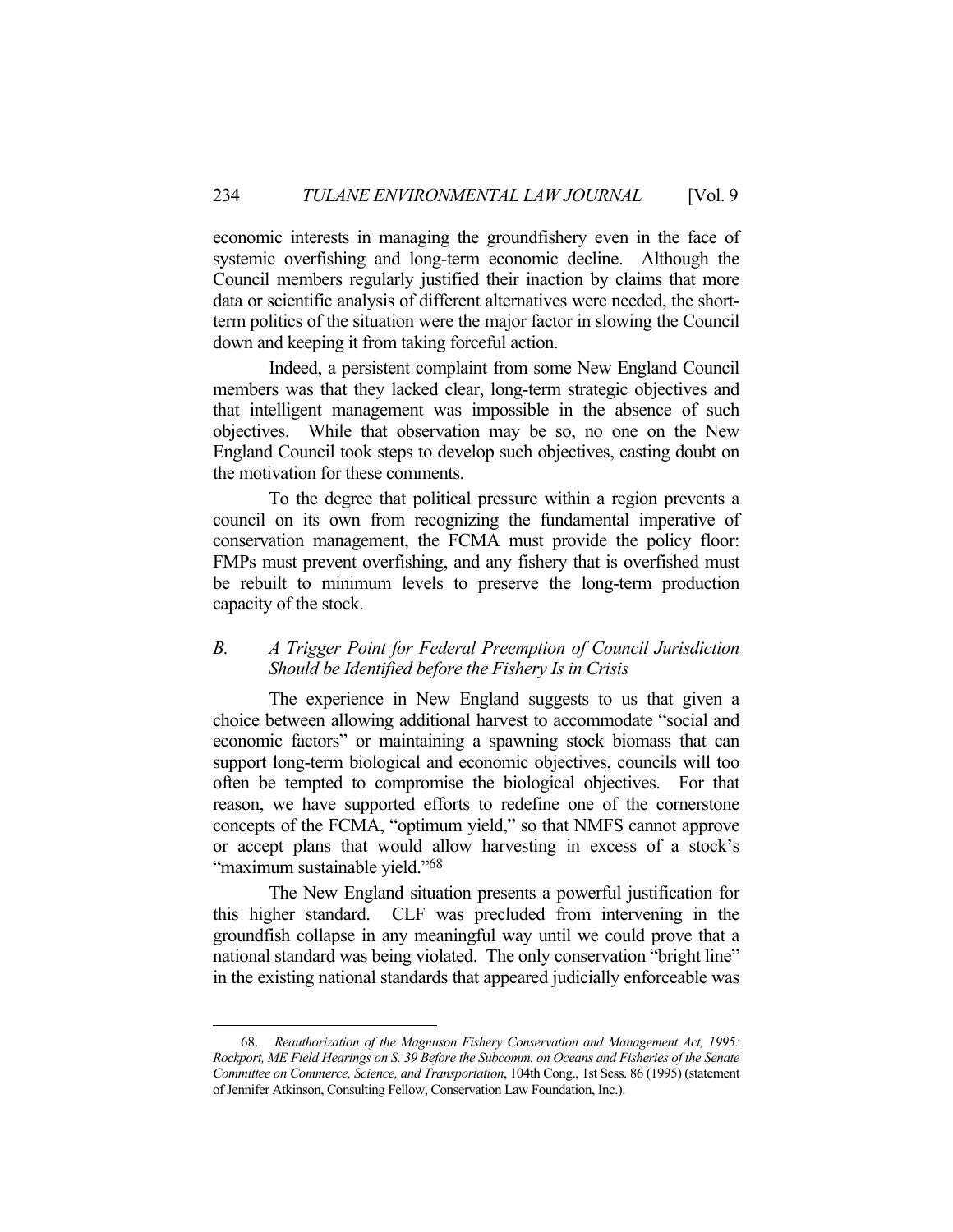the "prevent overfishing" mandate of national standard one.69 All the other national standards were either vague or compromised by multiple objectives.

The problem with making "overfishing" the intervention trigger is that it is usually too late to help save the fish stocks or avert economic hardship. By the time the scientists make a determination of "overfishing," the fishery is already overcapitalized and the economic, social, and political pressures to stall meaningful reductions are simply too great. Any action at that stage in a fishery is drastic almost by definition.

 Forcing councils, on the other hand, to manage their fisheries in a more precautionary manner in order to avoid federal mandates or judicial action should provide a technical and political incentive for the councils to pay stricter attention to the biological bottom line. It might also encourage councils to look more strategically at the development and oversight of their fisheries, with particular attention to the capitalization of the fishery and the collective fishing effort which are two of the principal forces that determine fishing mortality.

While there can be no question that the "open fisheries" in New England exaggerated the capital inflow problem in the groundfish fishery, accelerating capitalization in the form of technological improvements occurs in "closed fisheries" as well and has the same practical effect as far as fishing effort and mortality is concerned. The traditional approach sanctioned by the FCMA—indifference to capitalization issues in "underexploited fisheries" followed by uncontrolled entry and capitalization followed by political crisis and effort shifts and even federal "decapitalization" programs like the proposed New England buyout program70—should be simply intolerable with such valuable national resources as our coastal fisheries.

 <sup>69. 16</sup> U.S.C. § 1851(a)(1) (1994).

 <sup>70.</sup> There are proposals in both the H.R. 39 and S. 39 FCMA reauthorization bills that would provide federal funding for a New England "buy-out" program. There are a number of problems associated with this financial assistance program including: (1) no one predicts that the level of funding will significantly reduce the present fishing harvesting capacity of the fleet; (2) the financial assistance for boat owners and creditors does nothing to relieve the financial hardship for crew members or other secondary employees in the fishery; (3) the "buy-out" program is a financial assistance instrument, not an instrument for permanently reducing effort in the groundfishery; (4) the potential for abuse is high with reports already of fishermen using the federal "buy-out" funds to "buy in" to other overexploited fisheries like lobster with the equivalent of a federal subsidy; and (5) the program sets a bad precedent for other fisheries who might see overfishing as the political route to new federal aid.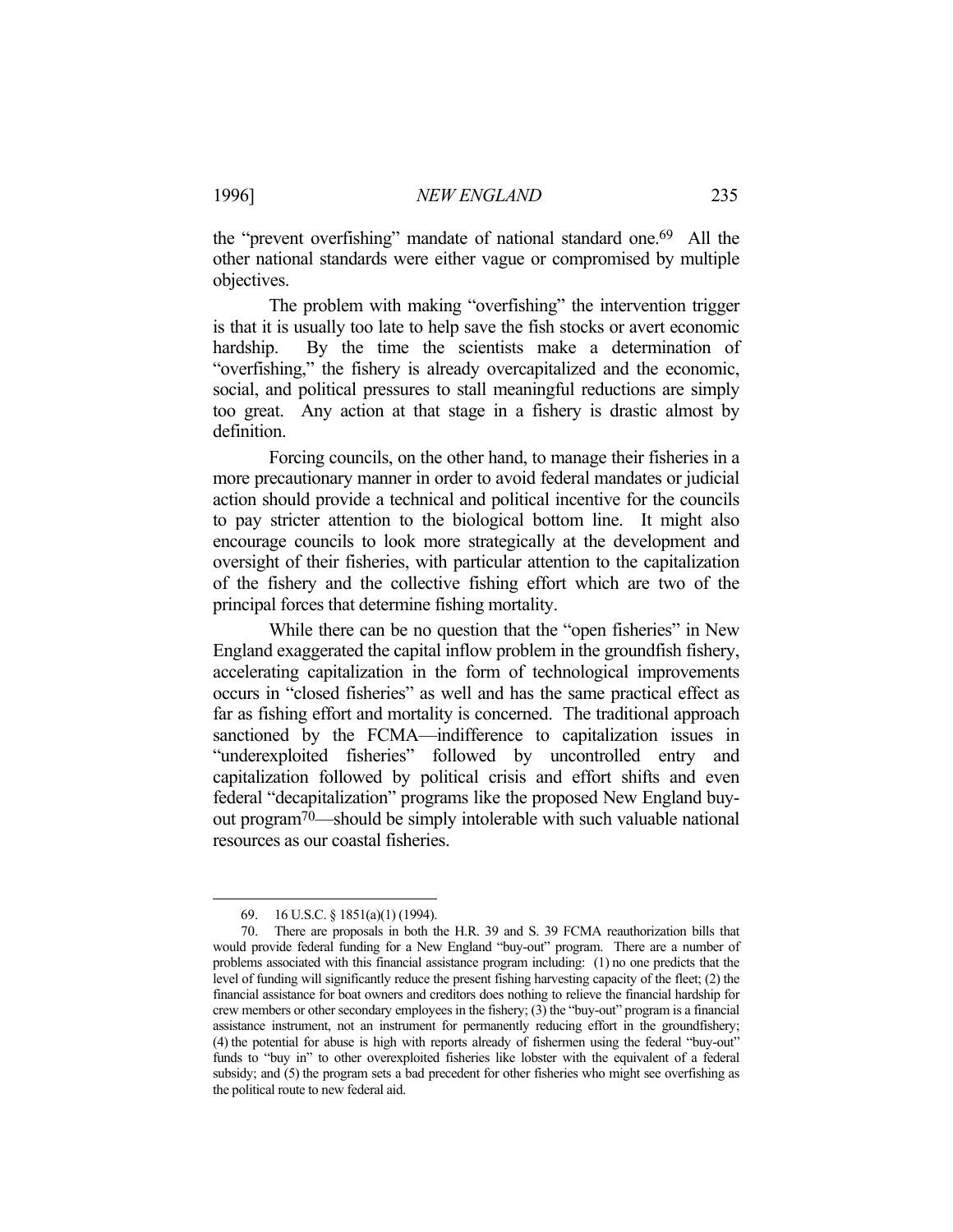A similar point needs to be made about the initial decision that fish stocks need management. Unlike any other federal public resource management program where extensive pre-authorization review of any development proposal is required, the FCMA only provides that councils should develop FMP's for fisheries that require conservation and management.<sup>71</sup> The threshold for determining the need for management is largely left up to the councils and is judicially unreviewable.

 In New England, the interpretation of this FCMA threshold has been such that management plans are not developed until the fishery is already significantly underway and already manifesting signs of biological stress. At this point, the job of managing the fishery becomes one of reacting to the level of effort already in the fishery rather than anticipating the sort of harvesting that can be reasonably sustained. The primary question becomes how to reduce the fishery rather than how to develop it, and the burden of establishing a need for management is shifted onto the public.

 To accommodate the concurrent need for fisheries development and management, councils should require those who intend to engage in a new fishery or harvesting practice to bear a greater burden of demonstrating its sustainability as well as its relationship to other existing fisheries or resource issues. This shift does not necessarily require a revision to the FCMA; it does require a change in the way the provisions of the FCMA are interpreted and administered.

## *C. Federal Oversight of Council Actions Should Be Strengthened to Insure Compliance with the National Standards and FCMA Goals*

 While preference should clearly be given to the regional councils for the management of regional resources, the New England experience demonstrates the critical importance of federal oversight backed up by judicial review to force a recalcitrant council to execute its responsibilities. The threat of Secretarial preemption of regional management prerogatives provides a strong incentive to council members to make hard choices, but only so long as they perceive that the threat is real. In New England, the Council and vested fishery interests had prevented NMFS from developing its own management plan through misguided congressional pressure in 1987, and no one was holding

<sup>71. 16</sup> U.S.C. § 1852(h)(1) (1994).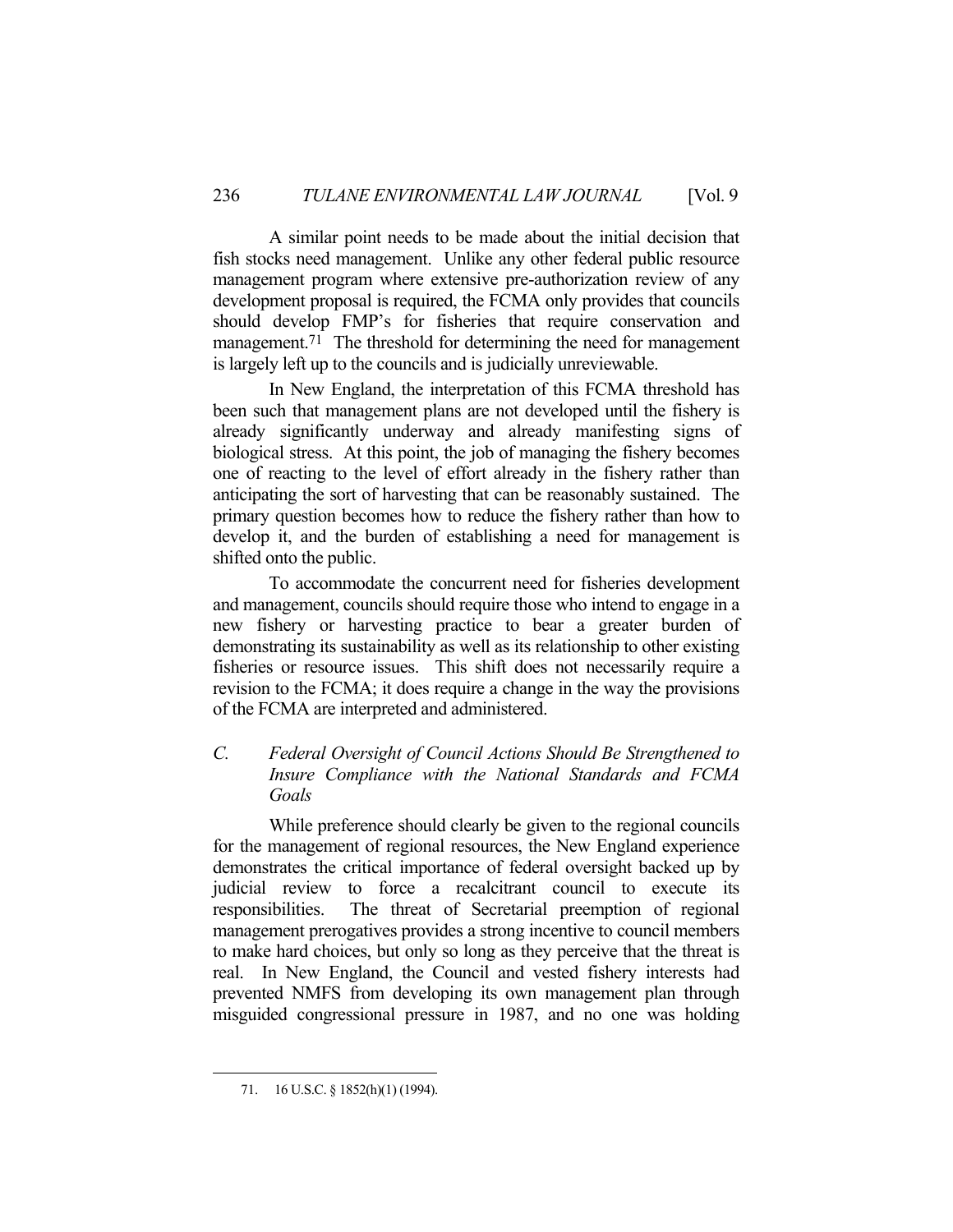NMFS accountable for stock protection until the courts acted in response to CLF's 1991 lawsuit.72

 Until CLF's action, most litigation under the FCMA was brought by industry trade groups to oppose conservation or management measures or to contest allocation decisions.<sup>73</sup> Few of those law suits were able to successfully breach the broad agency discretionary standards that Congress built into the FCMA. Such immunity from oversight, however, is a double-edged sword since litigation to force the NMFS or a council to act to develop and implement conservation and management measures to protect public resources is constrained as well.

 It is our view that Congress should strengthen public oversight of the councils' management of public marine resources by strengthening the requirements imposed on NMFS to preempt councils that are not responsibly exercising their management authorities. In addition to the language changes we have suggested earlier, $74$  strict time frames need to be provided for NMFS action, particularly in a case where stocks are in an overfished status.

 Judicial review should be made available for third parties to enforce the conservation objectives of the FCMA where NMFS fails to exercise its mandatory duties. Future reauthorizations of the FCMA might consider the inclusion of "citizen suit" provisions to enforce these conservation objectives similar to provisions that already exist for water,<sup>75</sup> air,<sup>76</sup> and hazardous waste,<sup>77</sup> to name a few. During an era of declining agency budgets, the importance of clear guidance on oversight of the councils by NMFS as well as the public has never been greater.

### *D. Councils and the Council Process Must Include a Broader Range of Public Interests*

 That fish are a national *public* resource is obvious. The role the public should play in the management of this resource, however, is less well accepted, at least in our region. In New England, the Council is not

 <sup>72.</sup> Lest outsiders are lured into thinking that all New Englanders have learned from history, a number of the current members of the New England congressional delegation including Senators Snowe and Kennedy, as well as Representatives Longley, Torkildsen, Frank, and Joseph Kennedy submitted letters recently to the New England Council and NMFS demanding that Amendment #7 be delayed until a full social and economic study of its consequences could be analyzed.

 <sup>73.</sup> *E.g.,* Kramer v. Mosbacher, 878 F.2d 134 (1989).

 <sup>74.</sup> *See supra* notes 66-72 and accompanying text.

 <sup>75.</sup> *See* 33 U.S.C. § 1365 (1994).

 <sup>76.</sup> *See* 42 U.S.C. § 7604 (1994).

 <sup>77.</sup> *See* 42 U.S.C. §§ 6972, 9659 (1994).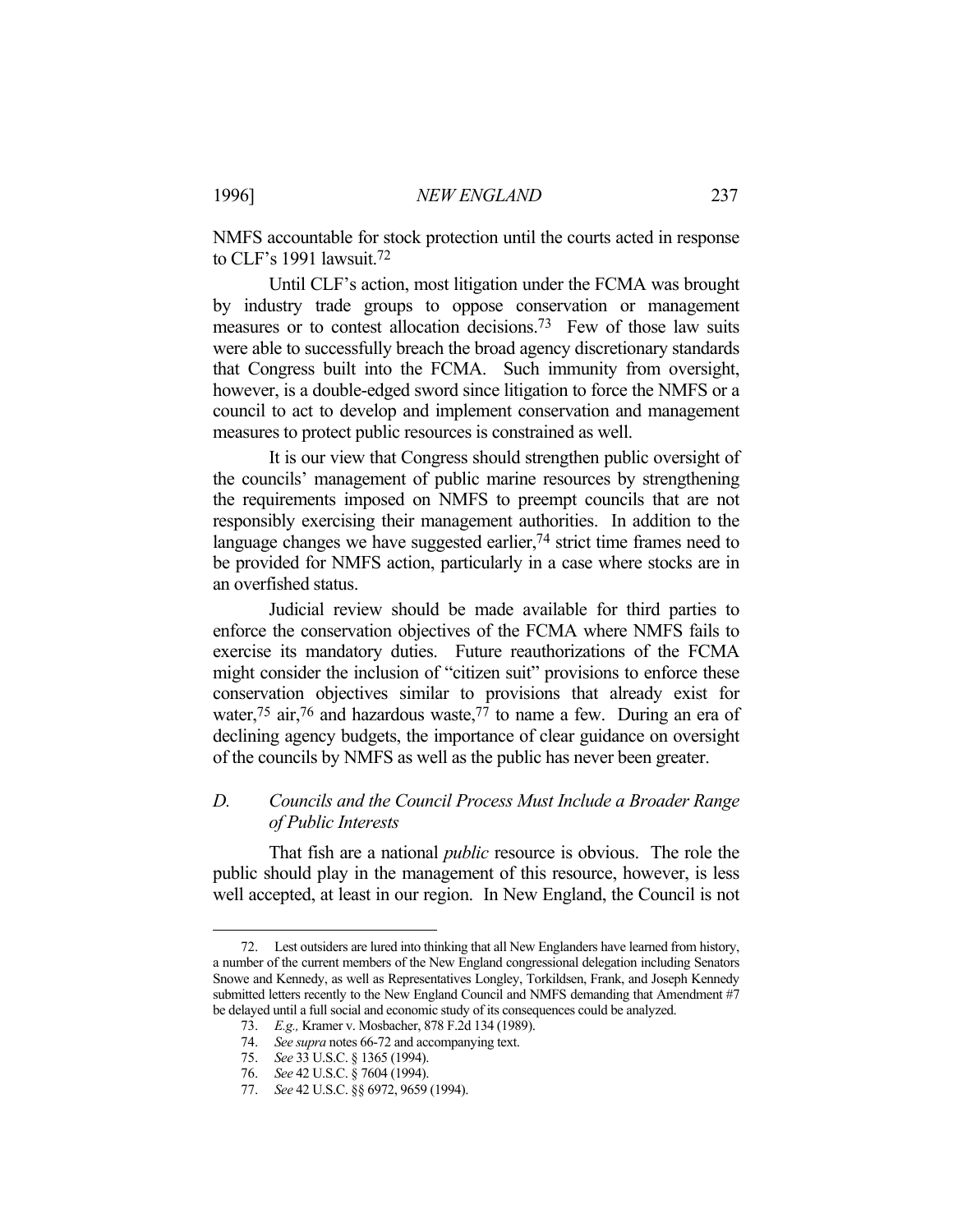representative of the full range of public interests associated with fisheries conservation and management. Beyond token representation, conservation and recreational fishing interests are largely missing from the New England Council's makeup, as are a number of important economic elements of the regional fishery, most notably the processing sector, the scallop fishery, and the lobster fishery.<sup>78</sup> Consumer groups testified at some of the public hearings but have been by-and-large invisible in the management process. Without adequate inclusion of these broader sets of values, Councils will not be able to manage for yields that provide the "greatest overall benefit to the [n]ation."79

 This deficiency in capturing the full range of public interests in the Council membership can be cured to some degree by legislative change broadening the Council's base and mandating greater diversity of appointments. At the same time, it is also clear that state fisheries managers should have greater public accountability for representing the full spectrum of public interests of their respective states.<sup>80</sup>

 Greater public participation in the Council's membership and audience will be a major adjustment for many in the present fishery. In New England, for example, stakeholders other than commercial fishermen and fisheries professionals have traditionally been viewed as outsiders in fisheries management debates.81

 The historic lack of public involvement has undoubtedly perpetuated and reinforced this perception. Recently, however, more environmental groups have begun to monitor and participate in the Council process.82 Media attention and interest in fishery management has also grown in the region in the wake of the groundfish crisis, although coverage remains sporadic. Although some vested special interests and "old-timers" still voice their disapproval of these newcomers, many others now accept the increased presence of public interest groups as legitimate.

 <sup>78.</sup> Although it seems that the New England Council could cure this imbalance through an active advisory committee structure, it has used that approach only sporadically.

 <sup>79. 16</sup> U.S.C. §§ 1801(b)(4), 1802(18) (1994).

 <sup>80.</sup> In New England, state fisheries officials—who sit on the Council *ex officio,* and who clearly could have been a powerful motivating force on the Council had they acted in concert failed to shape the debate in a way that contributed to the resolution of the management crisis.

 <sup>81.</sup> During public hearings, a number of fishermen forcefully expressed their view that these were "their" fish and that "outside meddlers" like CLF, Greenpeace, and the Center for Marine Conservation should get lost.

 <sup>82.</sup> Representatives of the Center for Marine Conservation, the Environmental Defense Fund, the International Wildlife Coalition, and Greenpeace among others have all become regular attendees of the New England Fishery Management Council meetings in recent years.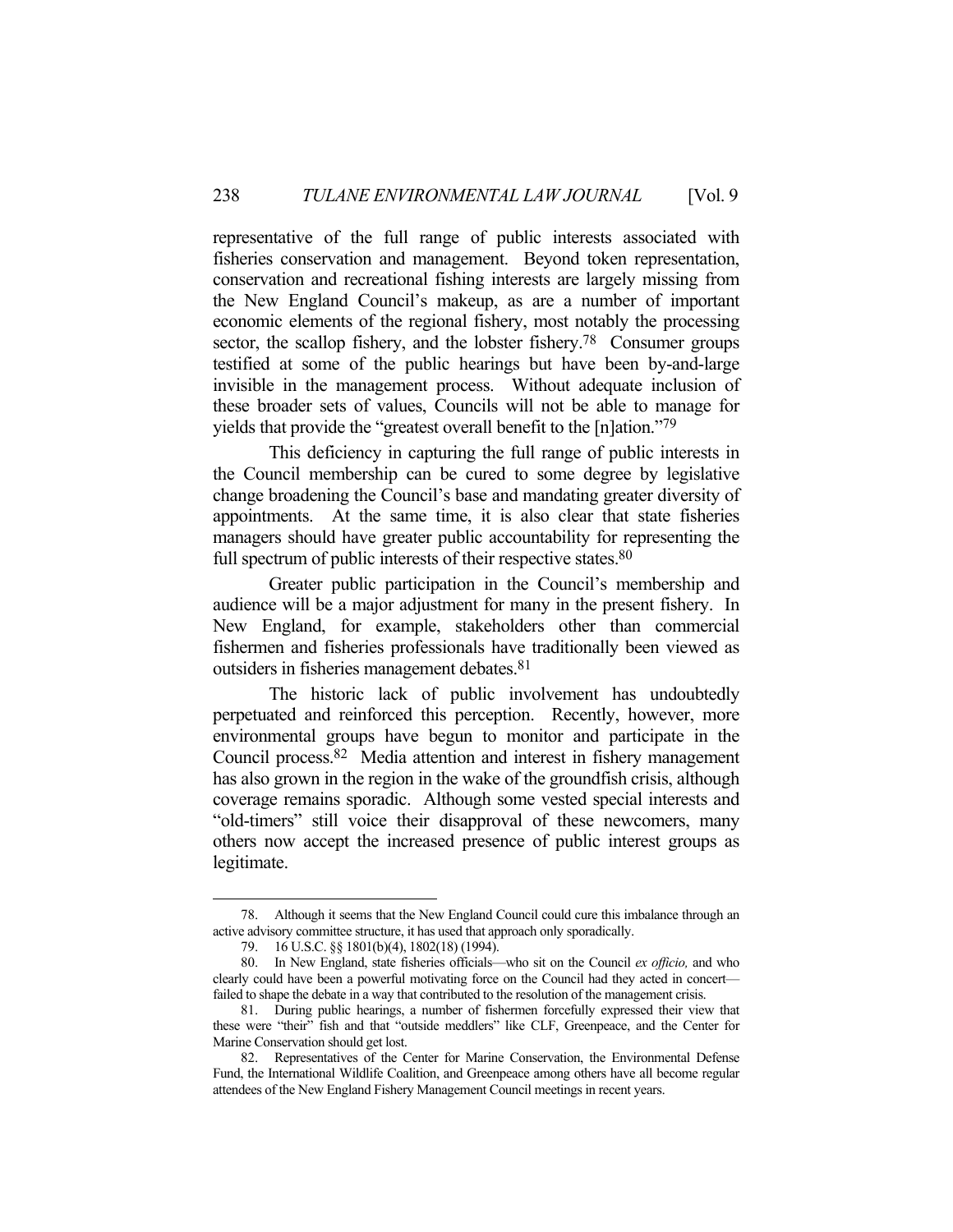### *E. The Long-Term Health of a Fishery Is Controlled by the Successes and Limitations of the Component Parts of Fishery Management*

 There is a tendency to jump to the conclusion that all New England needed was a good fishery management plan. While it is clear that a good plan is necessary, our experience has taught us that long-term fisheries success—as measured by rebuilt and maintained cod, haddock, and flounder stocks—will require more than good paperwork and planning.

 No matter how carefully crafted, plans can still fail to meet their stated objectives if the other critical components of the management system are not functioning well. There are at least five major processes involved in the management system for federal fisheries: the plan development process; fair and effective administration of the plan; fair and effective enforcement of the plan; acceptance of and compliance with the plan by a critical mass of the regulated community; and adequate scientific assessments of the status of the fishery and the fish stocks.

 Successful fishery management requires adequate information, administration, enforcement, compliance, and evaluation, as well as plan development. The success of each aspect is dependent on the success of all the others. If any of these other functions are deficient, they will constrain the effectiveness of even the best developed plans. That was one of our most important lessons in New England and one that cannot be resolved solely through better legislation.

 The focus of our lawsuit in 1991 was to force the groundfish managers to do their jobs and develop an effective management plan for the declining groundfish stocks. Our victory in court, however, only produced a management plan—Amendment #5. The litigation exposed a serious natural resource management problem that desperately needed attention; it could not bring the groundfish back. It is now clear to us that long-term solutions will require a much deeper and more persistent effort that addresses the entire complex of factors that define the success of a managed fishery.

 Fisheries management under any structural framework requires adequate operational resources. The combined efforts of data collection and analysis, development of management measures, administration and enforcement of measures, and evaluation of measures, as well as supplementary programs such as gear and habitat research, all require significant human and capital resources. Congress has never allocated the kind of resources that NMFS, the Coast Guard, and the councils need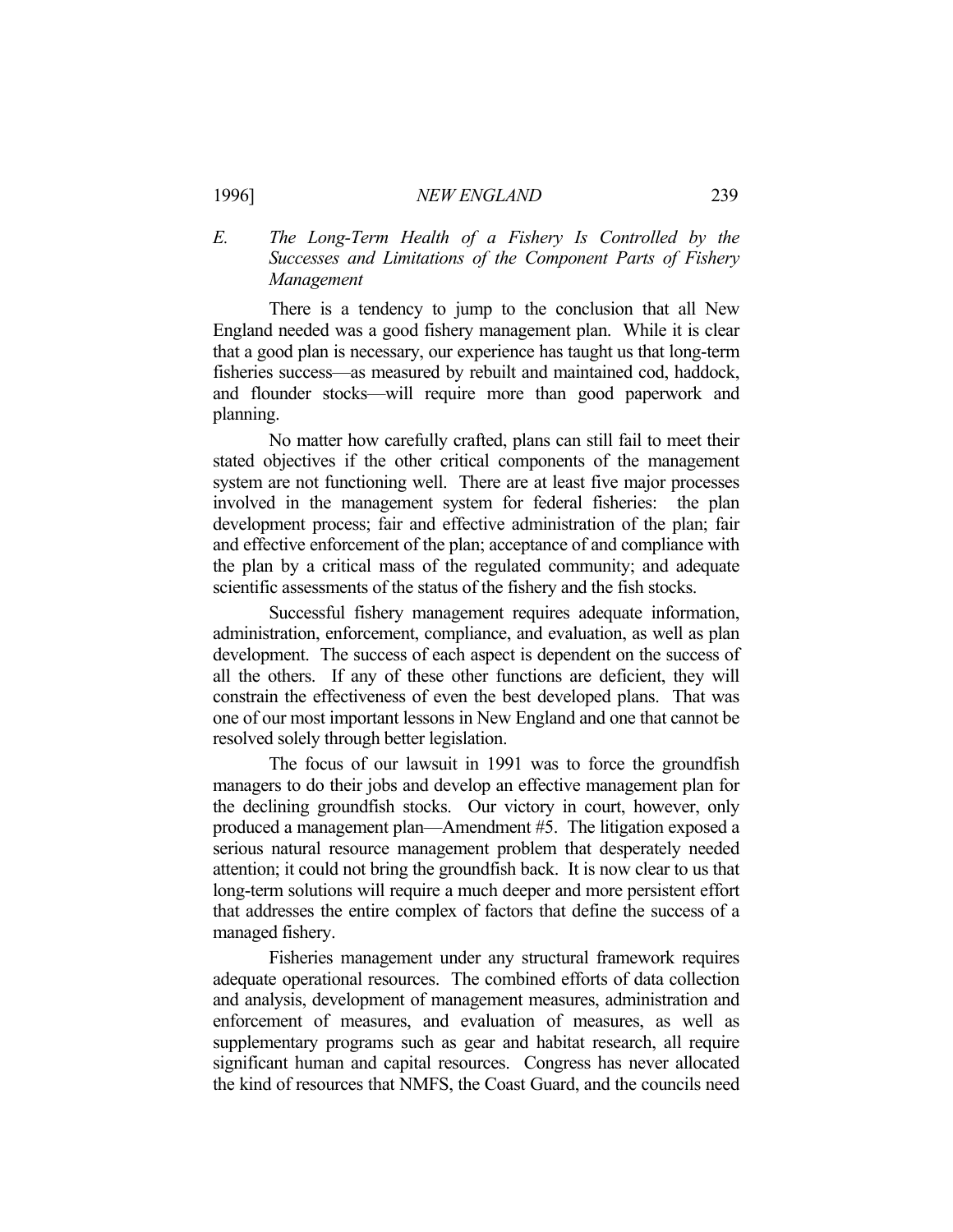to fully carry out their FCMA responsibilities. States in the New England region, despite the significant contributions that fisheries make to their respective economies, only provide marginal additional resources. The New England Council, which has jurisdiction over vast ecological and economic resources, does not even transcribe the minutes of its Council or committee meetings because of a lack of clerical help.

 Unlike the fisheries, which in our region are all *over*-capitalized, fishery management functions are perennially *under*-capitalized. Moreover, it does not seem that in the current climate of shrinking federal and state budgets that this situation is likely to change.

 Consequently, fishery managers are left with three nonexclusive choices: (1) find sources of funding other than the taxpayer; (2) design the management plan in a way that can be easily administered and enforced by a small, centralized bureaucracy; and (3) leverage federal and state management by engaging the cooperation of the harvester sector through the development of shared objectives and partnerships.

 Currently, few of these options are being adequately explored in New England. For instance, proponents of imposing user fees in New England cannot ignore the political realities of raising revenues from a virtually bankrupted groundfish fleet that has little confidence in the ability of the government to effectively manage resource use. At the same time, the present situation where fish are "free" public goods produces waste and sends the wrong message to harvesters regarding the nature of their harvest privileges. The policy decision to forego user fees eliminates a source of off-budget revenue that could be dedicated to badly needed management, science, and technology research that would benefit all users. Unfortunately, the development of such revenue streams is not legal under the current FCMA.83

 The second option to deal with management under-capitalization is plan design. Plan design and efficacy are heavily influenced by the availability of administrative and enforcement resources. Despite a general awareness that there is significant diversity and flux in the biological environment in the Gulf of Maine as well as in the various fishing practices in the region, management plans have to be designed around available resources, specifically scarce enforcement resources and limited data. Since NMFS and the Coast Guard cannot enforce a customized set of management initiatives that are narrowly tailored to

 <sup>83.</sup> The FCMA prohibits the imposition of any fee beyond the costs associated with operating a permit system. 16 U.S.C. § 1853(d) (1994).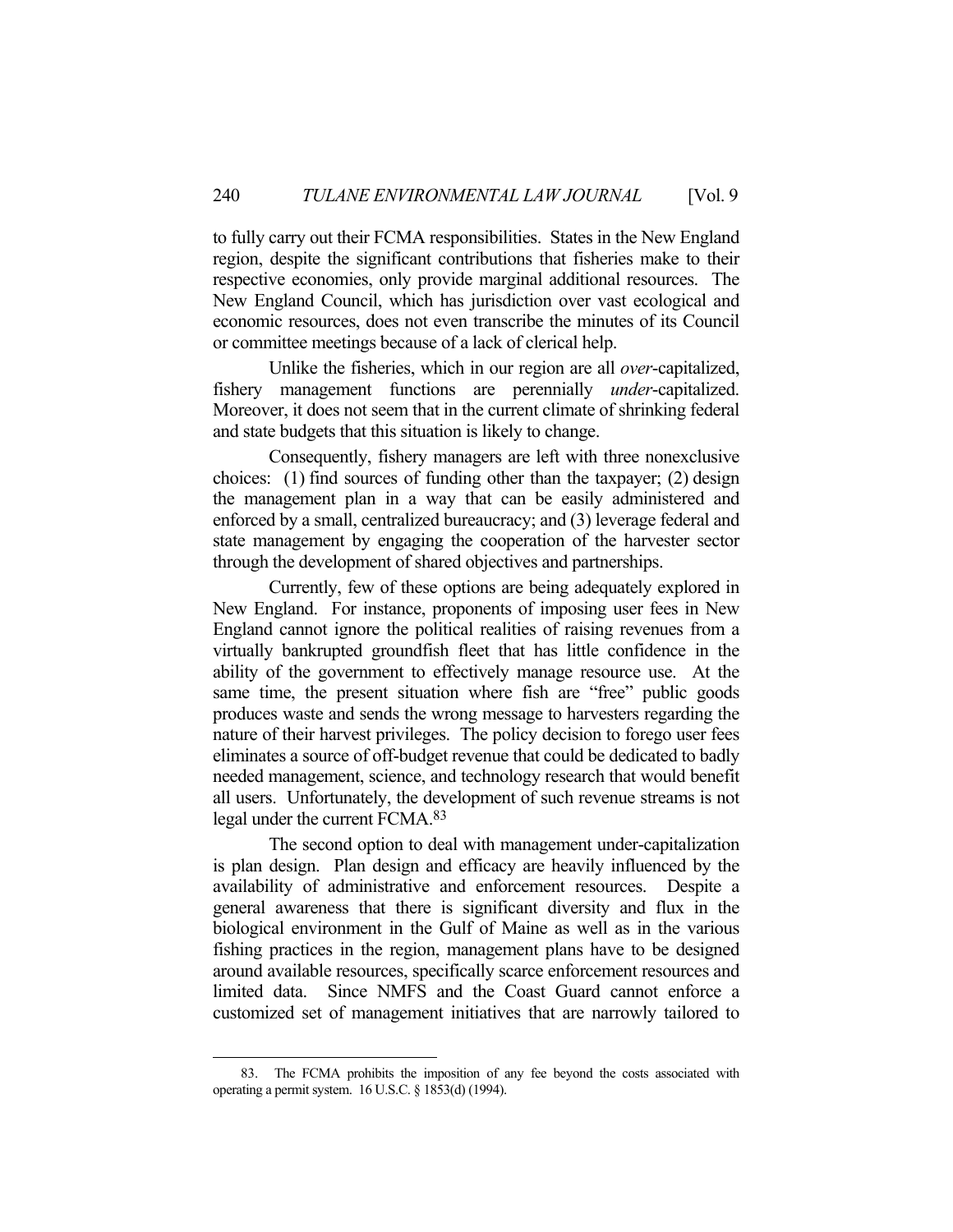each set of fishing practices, they cannot approve them in a management plan.

 Indeed, one of the strong attractions of effort consolidation initiatives like individual transferable quotas (or traps or days-at-sea) for fishery managers is their belief that the marketplace would operate to reduce the number of participants in the fishery and increase their economic stake in the future of the fishery, two forces that would simplify administration and enforcement. Unfortunately, it is the very same components of ITQ programs that make such programs attractive to resource-strapped managers and administrators—consolidation and privatization—that make ITQ programs anathema to the traditional, open access, community-based fishermen of New England where experience and residency, *not* the access to capital to buy ITQs, have been the keys to entrance into the region's fisheries. ITQs, in any event, are not on New England's immediate horizon.

 The third option is perhaps the least explored in New England: leveraging scarce federal and state management resources by engaging fishermen directly in the nuts and bolts—and responsibilities—of fisheries management. The success of this approach in New England will require radical change in both how the region's fishermen see themselves and their responsibilities to the resource and how the fishery managers, scientists, and resource advocates see the role and value of the fishing community. Cultural change of this sort cannot be legislated. In New England, in particular, the development of an organized, pro-active fisherman's constituency for improved management cuts against a long history of independence and anti-government sentiment.

 A number of arguments can be advanced in favor of focusing on greater fisherman involvement in developing and implementing fisheries management in this region. Perhaps the most important is that the waters under the New England Council's jurisdiction are simply too vast to be either understood or managed centrally. Managers need the fishermen as their eyes and ears on the resource every day, and they need them as their partners in meeting the management objectives, particularly given the highly variable and dynamic changes in conditions in the ocean.

 In the same way, fishermen whose economic security depends on keeping their harvests within the ecosystem's productivity limits need the objectivity and broad geographical scale of fisheries scientists and the neutrality of fisheries managers to achieve the maximum sustainable yields from the resource. All parties, but most significantly the marine resource itself, lose in the current warfare.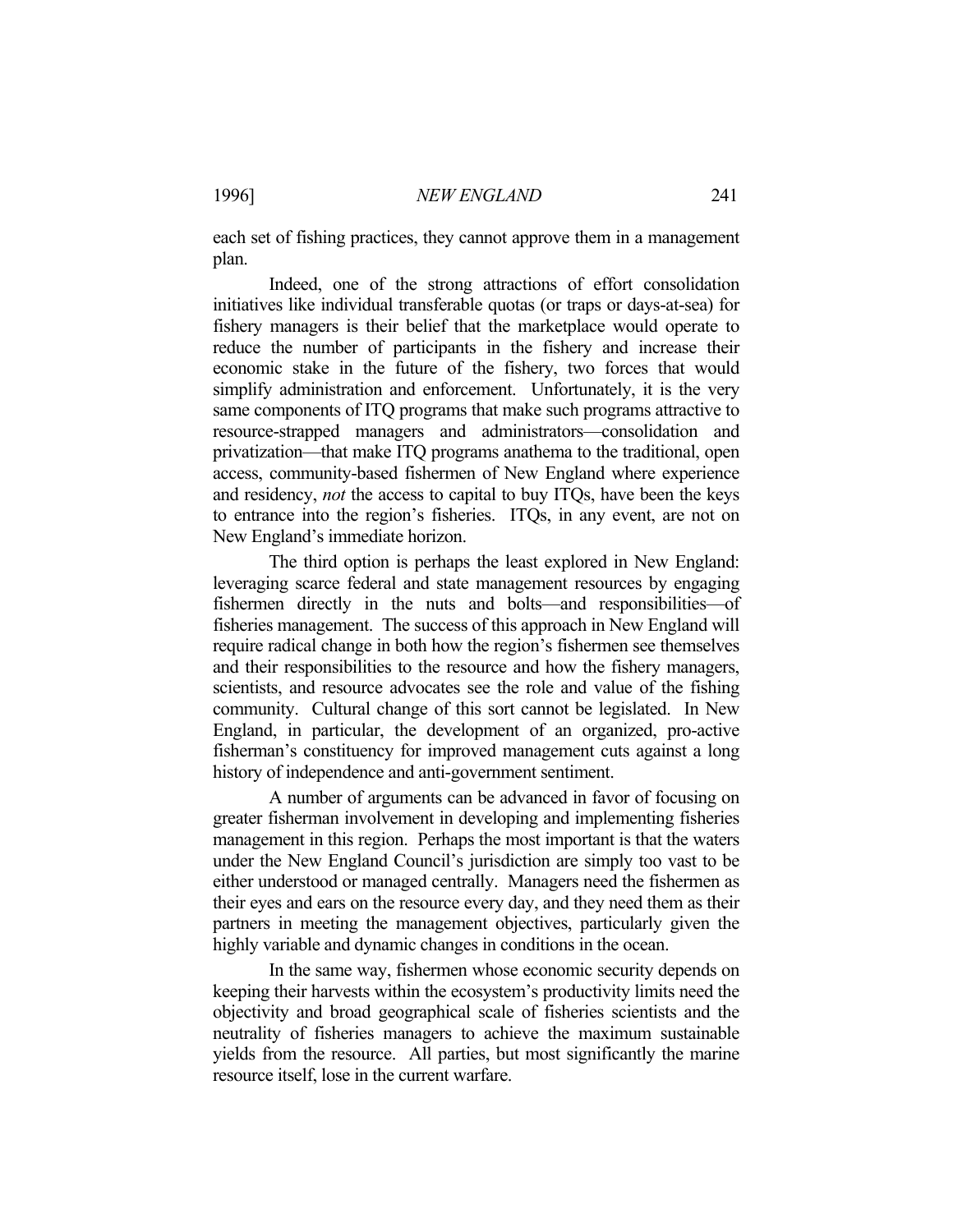Perhaps the easiest place to observe these lost opportunities is on the information side of fisheries management in this region. For years, there has been open hostility between groundfishermen and the fisheries scientists who have been evaluating groundfish stock conditions. As the foregoing account of the history of the New England groundfish fishery illustrates repeatedly, scientific advice was routinely ignored by the Council and the region's fishermen who did not see what the scientists were seeing and did not understand the implications of what the scientists were saying. This gap between the fishermen and the scientists is not surprising, since fishermen and scientists come by their understanding of the resource very differently. The scientific community has highly developed theoretical methods that rely heavily on statistical analysis for evaluating the health of the fish resource and the environment it inhabits. Fishermen have highly developed empirical and intuitive methods of evaluating the resource that rely heavily on personal and, in some cases, multigenerational experience.

 Both sources of information are important for producing a healthy fishery. Although fishermen would benefit from a greater understanding of the process of stock assessment as performed by fisheries scientists, few make the effort to participate in the stock assessment workshops. Part of this reluctance comes from the fact that few of the region's fishermen have the advanced academic skills to participate directly. However, since this limitation can be readily overcome by the hiring of fishery consultants for these proceedings, the lack of participation must also be recognized as a cultural barrier.

 Scientists would benefit from the empirical knowledge of fishermen. For example, the selectivity curves that have been derived from experimental tows to determine the catch size of different mesh sizes do not have much relationship to how nets behave under working conditions where they can become rapidly clogged or where they can be rigged in ways that defeat their theoretical selectivity. While most fishermen who operate otter trawls recognize this fact, scientists often rely only their theoretical curves. A groundfish management plan based on these curves will not significantly reduce mortality of juveniles if the fishermen's experience is accurate. Because many fishermen in New England who have stepped forward with this sort of empirical information about the "real world" of fisheries management have been ignored or told to come back with "proof," they refuse to participate any longer.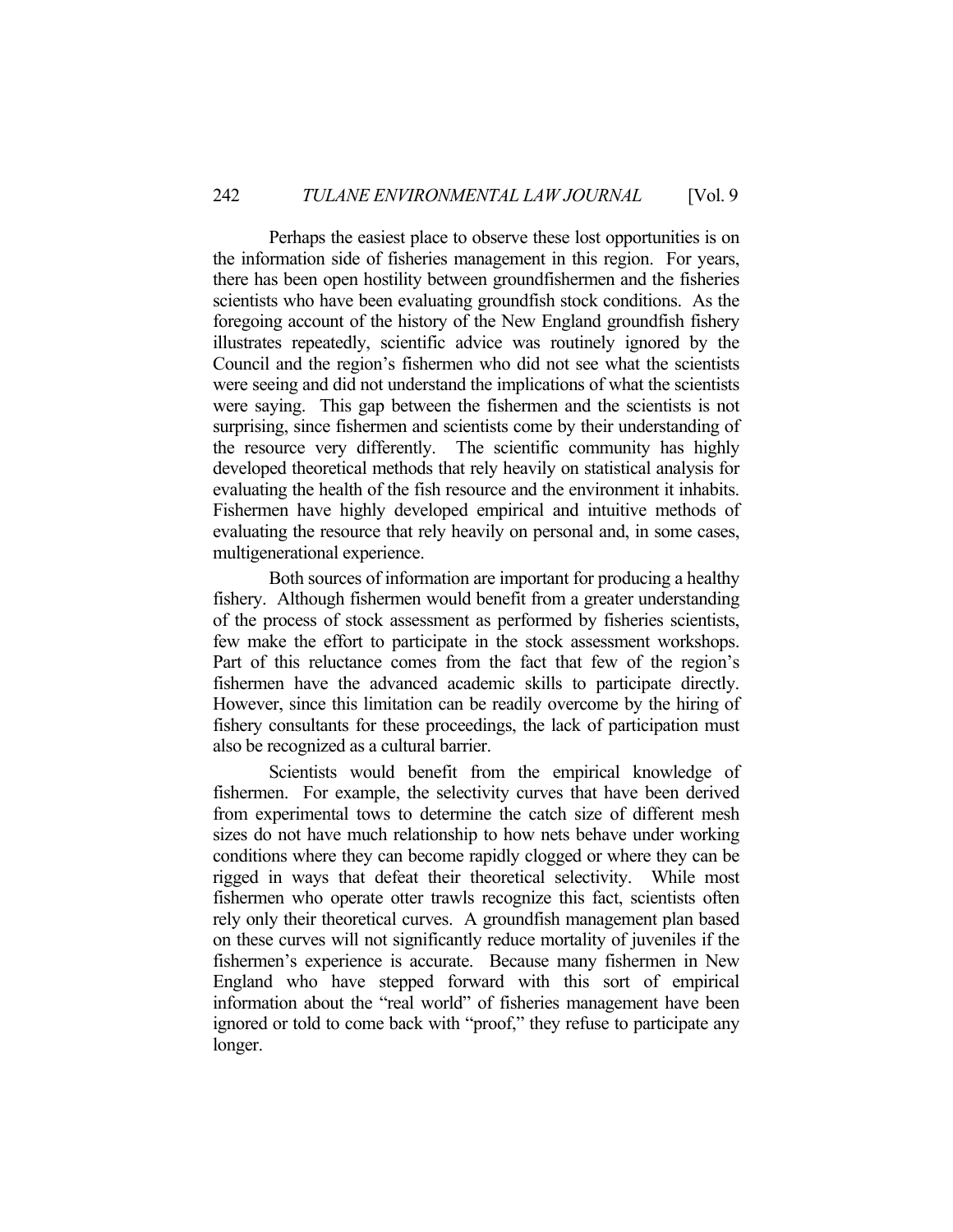The current management dynamic—with managers and scientists acting on one set of information and fishermen acting on another creates a context in which these two approaches are competing for recognition. Instead of improving ways of integrating the diversity of information that is generated about the fishery and the resource by fishermen *and* scientists, the two camps resort to an adversarial context.<sup>84</sup> Valuable insights from both the scientists and the fishermen are lost in this zero-sum debate.

 Information about the resource and our impact on it is the heart of fishery management. For the system to work well, it must have access to as much reliable information as possible. To generate this information, fishermen, managers, and scientists need a context in which they can freely exchange information and mutually develop their understanding of the resource.

 To date, few opportunities exist for this sort of cooperation in New England and without it, the opportunities for management to improve will be severely hampered. Even if all stakeholders in the fishery are represented in the management process, the advantages of their diversity will be lost if they are not able to effectively exchange information. Similarly, the lack of operational resources cannot be remedied without improved coordination among the many aspects of the system. If the most fundamental element of a functional management system—communication—cannot be established so that greater cooperation among participants is possible, the chances of a sustainable resource harvest seem dim.

#### V. CONCLUSION

1

 New England fisheries have generated controversy for centuries, although the current economic downturn and biological declines are unprecedented as far as we have been able to discover. It is disturbing to admit that modern institutions, scientific and engineering advances, analytical capabilities, communications technology, and resource law have had such little impact on improving the management picture for the marine resources which have been such a central part of New England's heritage.

 <sup>84.</sup> The rift between fishermen and scientists in New England is not just based on cultural differences. A number of fishermen in the region have distinct memories of the days of the distant water factory trawler period on Georges Bank. They believe that the pulse overharvesting that scientists allowed the foreign operations came at the expense of the American fishermen. For a good account of this historic enmity, see DEWAR, *supra* note 24.